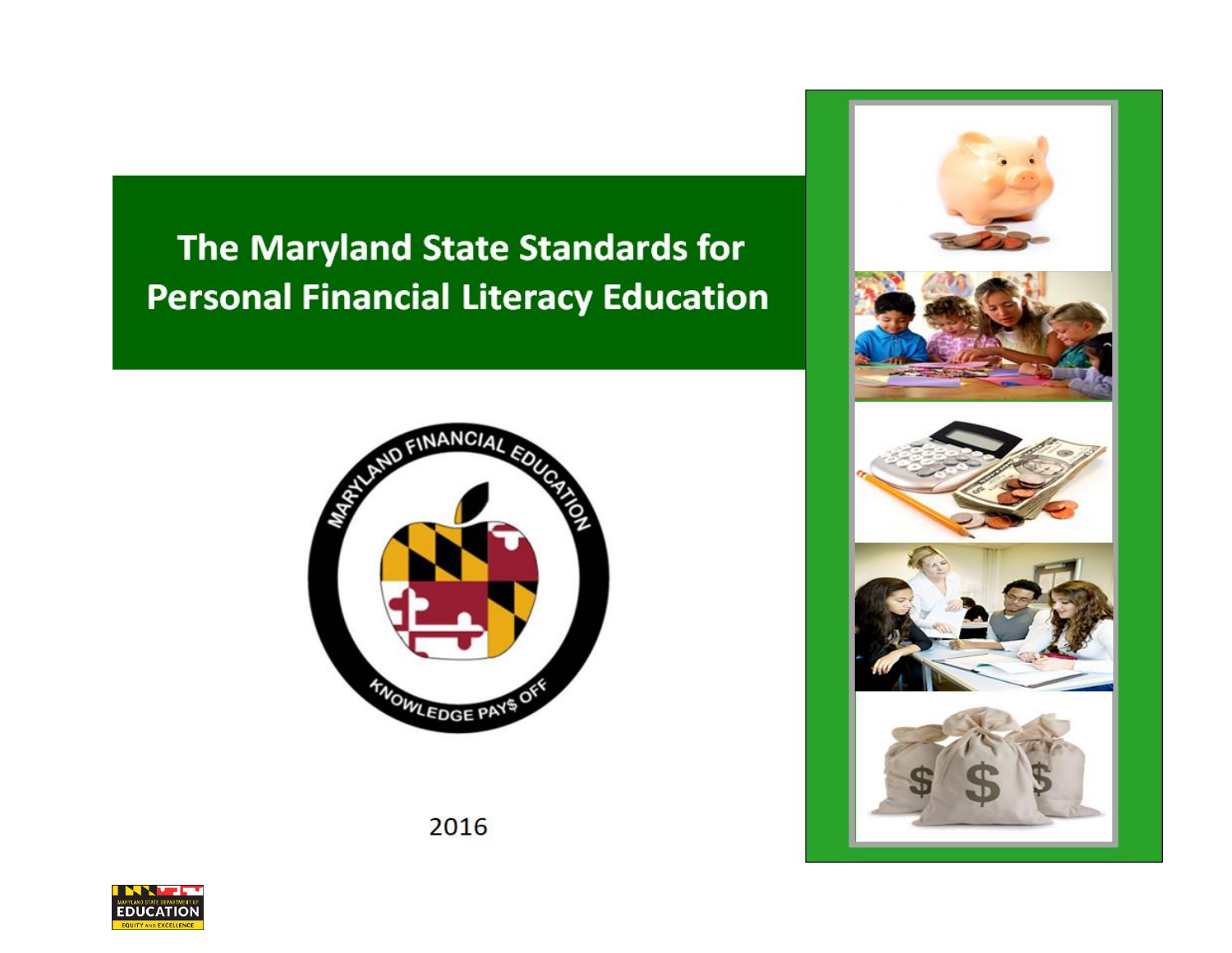

**Larry Hogan** *Governor*



**Karen B. Salmon, Ph.D.** *State Superintendent of Schools*



**Andrew R. Smarick** *President, Maryland State Board of Education*

#### **Maryland State Department of Education**

**Lynne M. Gilli, Ed. D.** *Assistant State Superintendent Division of Career and College Readiness*

**Marquita D. Friday**, Lead Specialist Career and Technology Education

**Jennifer L. Griffin**, Specialist Career and Technology Education

The Maryland State Department of Education does not discriminate on the basis of race, color, sex, age, national origin, religion, or disability in matters affecting employment or in providing access to programs. For inquiries related to departmental policy, please contact: Equity Assurance and Compliance Branch, Maryland State Department of Education, 200 West Baltimore Street, Baltimore, Maryland 21201-2595, VOICE: 410-767-0433, FAX: 410-767-0431, TTY/TDD: 410-333-6442.

Special appreciation is extended to the Wisconsin Department of Public Information (125 South Webster Street, Madison, Wisconsin 53703, 1- 800-243-8782) for granting MSDE permission to excerpt content from *Wisconsin's Model Academic Standards for Personal Financial Literacy* for use in the development of the *Maryland State Standards for Personal Financial Literacy Education*.

**Copyright © 2010/2016 MSDE All Rights Reserved**

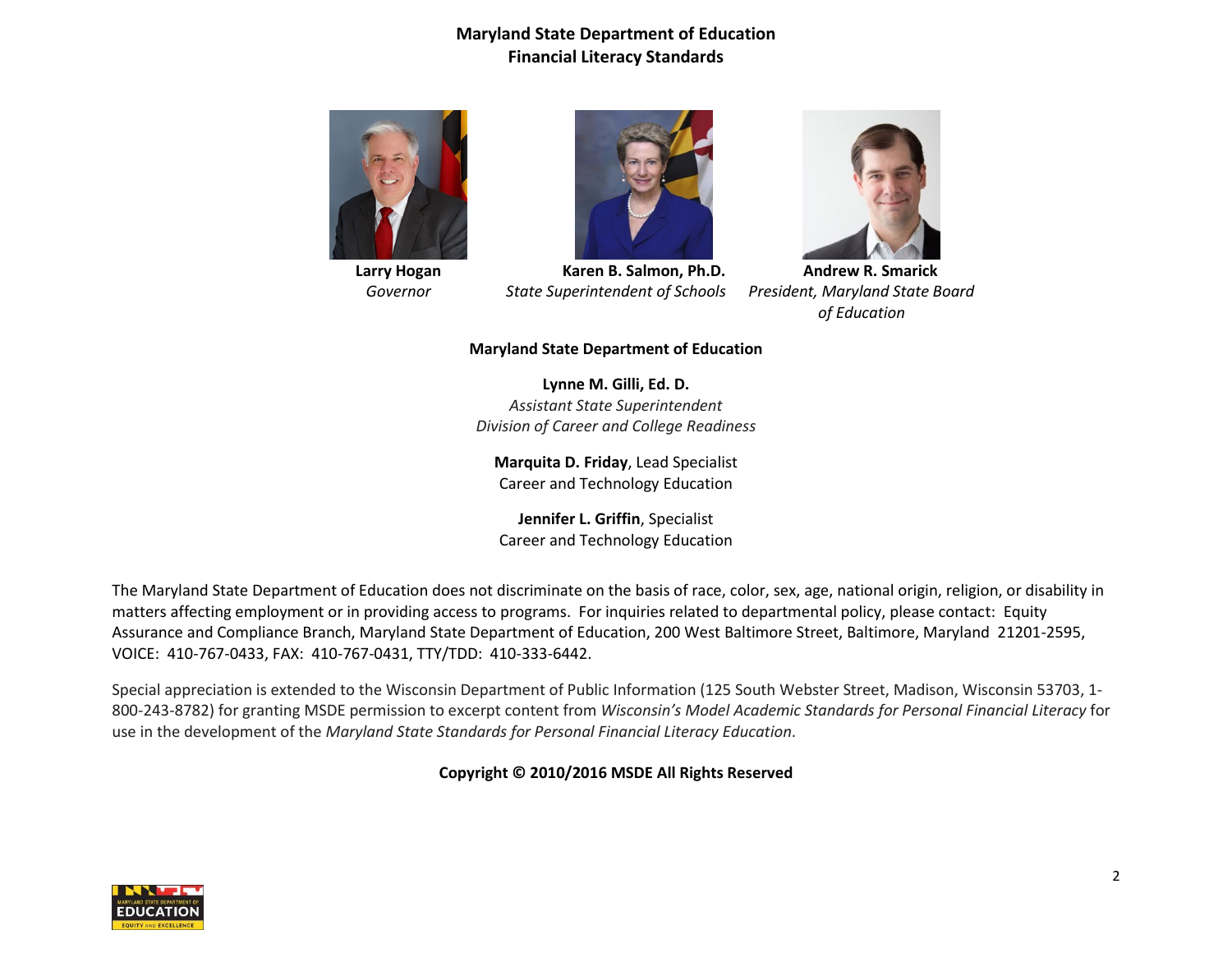## **TABLE OF CONTENTS**

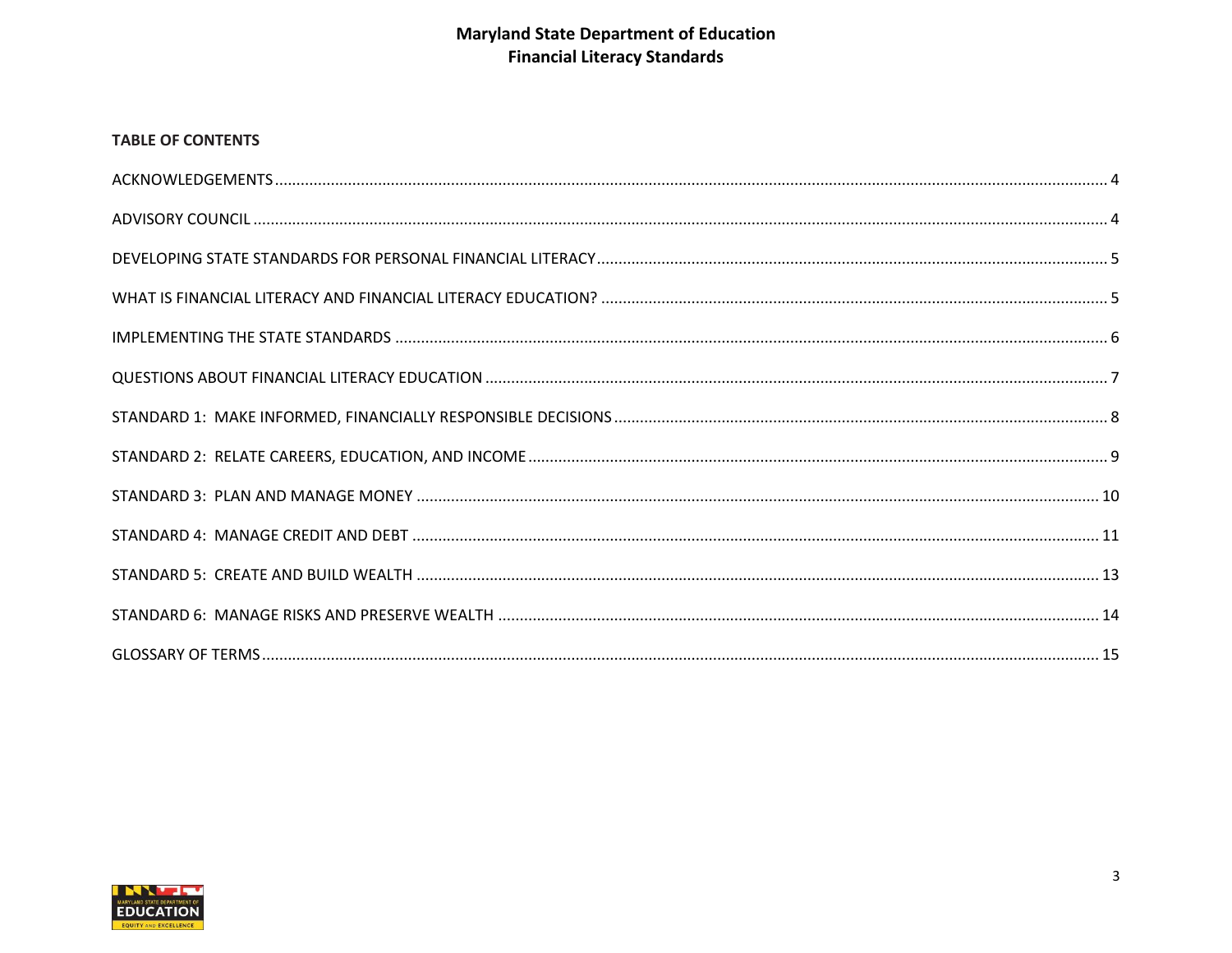#### <span id="page-3-0"></span>**Acknowledgements**

The *Maryland State Standards for Personal Financial Literacy Education* would not have been possible without the efforts of many people. Members of the Task Force to Study How to Improve Financial Literacy in the State, Members of the Financial Literacy Education Advisory Council and the Financial Literacy Education Design Team freely gave their time and expertise in developing the state standards. In addition, their employing agencies generously granted them time to work on this initiative. The members are as follows:

#### <span id="page-3-1"></span>**Advisory Council**

**Lynne Gilli**, Ed.D., Chair Maryland State Department of Education

**Blake Allison** Financial Education and Literacy Advisors

**Jennifer Bodensiek** Junior Achievement of Central Maryland

**Tiara Booker-Dwyer** Maryland State Department of Education

**Marquita Friday** Maryland State Department of Education

**James Godfrey** Guidewell Financial Solution

**Betty Habershon** Prince George's County Community College

**Mary Anne Hewitt** Maryland Council on Economic Education

**George Jankiewicz** United Planners

**Robin McKinney**  MD Cash Campaign

**Lourdes Montes-Greenan** PNC Bank

**Stuart Ritter** T. Rowe Price

**Rod Staatz** State Employees Credit Union

**Dana Stein** District 11 Delegate, Baltimore County

**Jane Stern** MSEA Retired/Substitute Teacher

**Meg Woodside** The Woodside Foundation Trustee

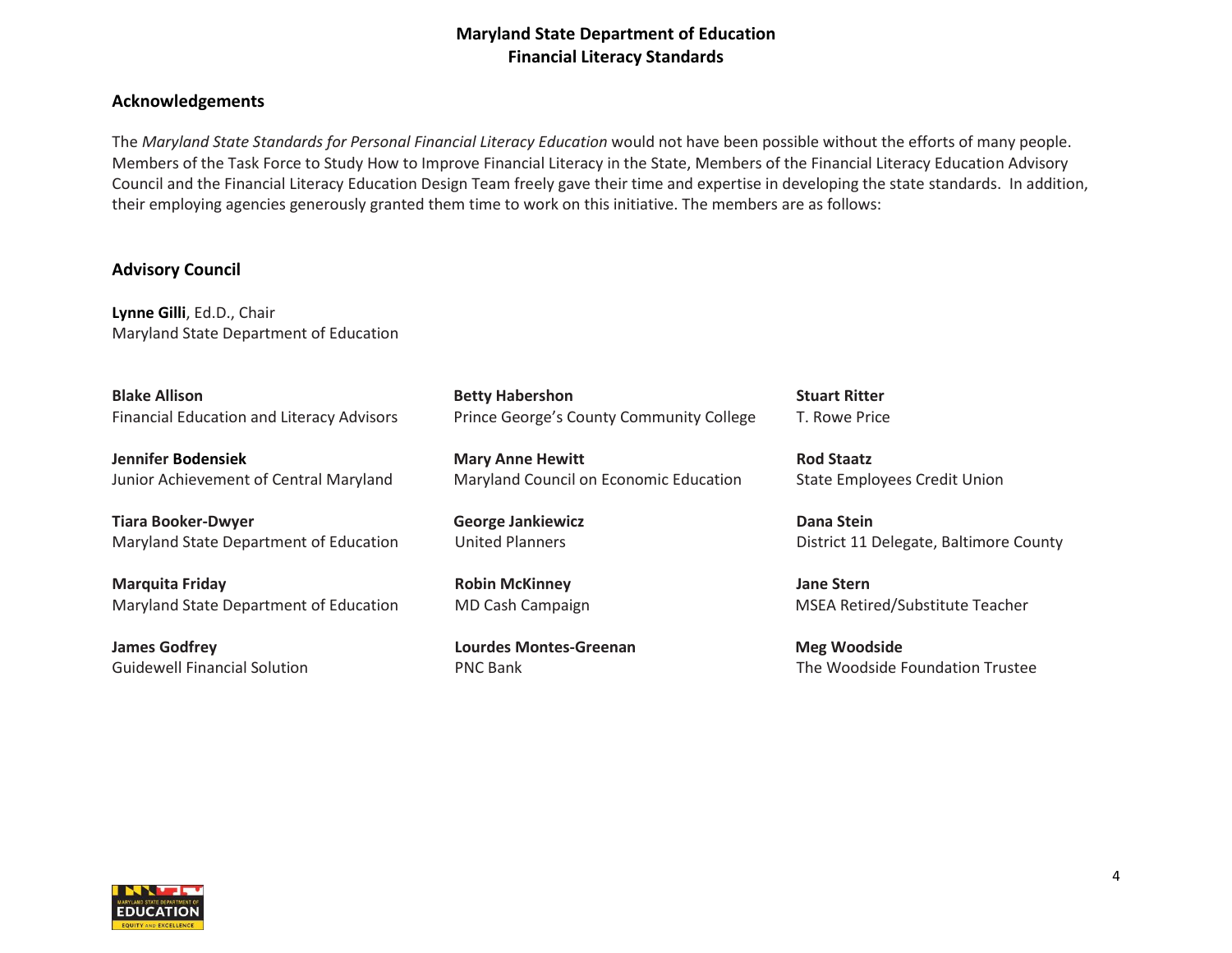## <span id="page-4-0"></span>**Developing State Standards for Personal Financial Literacy**

In the 2008, session of the General Assembly, Delegate Dana M. Stein of Baltimore County and Senator C. Anthony Muse of Prince George's County sponsored Senate Bill 533 (Chapter 186) and House Bill 1242 (Chapter 187) which established the Task Force to Study How to Improve Financial Literacy in the State. The legislation required the appointment of the task force co-chaired by Delegate Stein and Senator Muse. In January of 2009, the State Board of Education was asked to respond to and act on the K-12 portion of the recommendations and subsequently accepted the Task Force's report. Under the leadership of the State Superintendent of Schools, staff members identified the following action steps:

- 1. The Maryland State Department of Education (MSDE) will form a representative design team to ensure that K to 12 content standards are developed that explicitly speak to financial literacy. The design team will explore both national and international standards as they complete their work.
- 2. The MSDE will provide a prototype of a course that local school systems can use to teach financial literacy concepts to middle and high school students. The prototype will be based on the Take Charge Today (TCT) curriculum which is aligned to the national Jump\$tart and Family and Consumer Sciences Education standards. In August of 2008, MSDE sponsored the first statewide professional development series on the TCT curriculum which has been successfully implemented in several local school systems. Future professional development will be provided on the TCT curriculum.
- 3. The MSDE will convene an advisory group to engage local representatives from education and the financial communities to monitor what is happening in local school systems and to help leverage resources to implement and improve financial literacy education.

In May of 2009, the State Superintendent appointed members to the Financial Literacy Education Advisory Council and the Financial Literacy Education Design Team. The Advisory Council was charged with overseeing the work of the Design Team and helping to leverage resources for financial literacy education. The Design Team was charged with developing the Maryland State Standards for Personal Financial Literacy Education, including content standards, indicators, and objectives. The Advisory Council and Design Team members collaborated to identify, refine, review, and agree on content standards for personal financial literacy education in several meetings between June of 2009 and December of 2009. Between each meeting, a seven-person MSDE staff team researched and further refined the material developed by the members (members' names and affiliations are included in the acknowledgements). This document represents the culminating work of the Advisory Council and Design Team.

## <span id="page-4-1"></span>**What is Financial Literacy and Financial Literacy Education?**

The President's Advisory Council on Financial Literacy defines personal financial literacy as "the ability to use knowledge and skills to manage financial resources effectively for a lifetime of financial well-being." It goes on to define financial education as "the process by which people improve their understanding of financial products, services and concepts, so they are empowered to make informed choices, avoid pitfalls, know where to go for help and take other actions to improve their present and long-term financial well-being" (2008 Annual Report to the President).

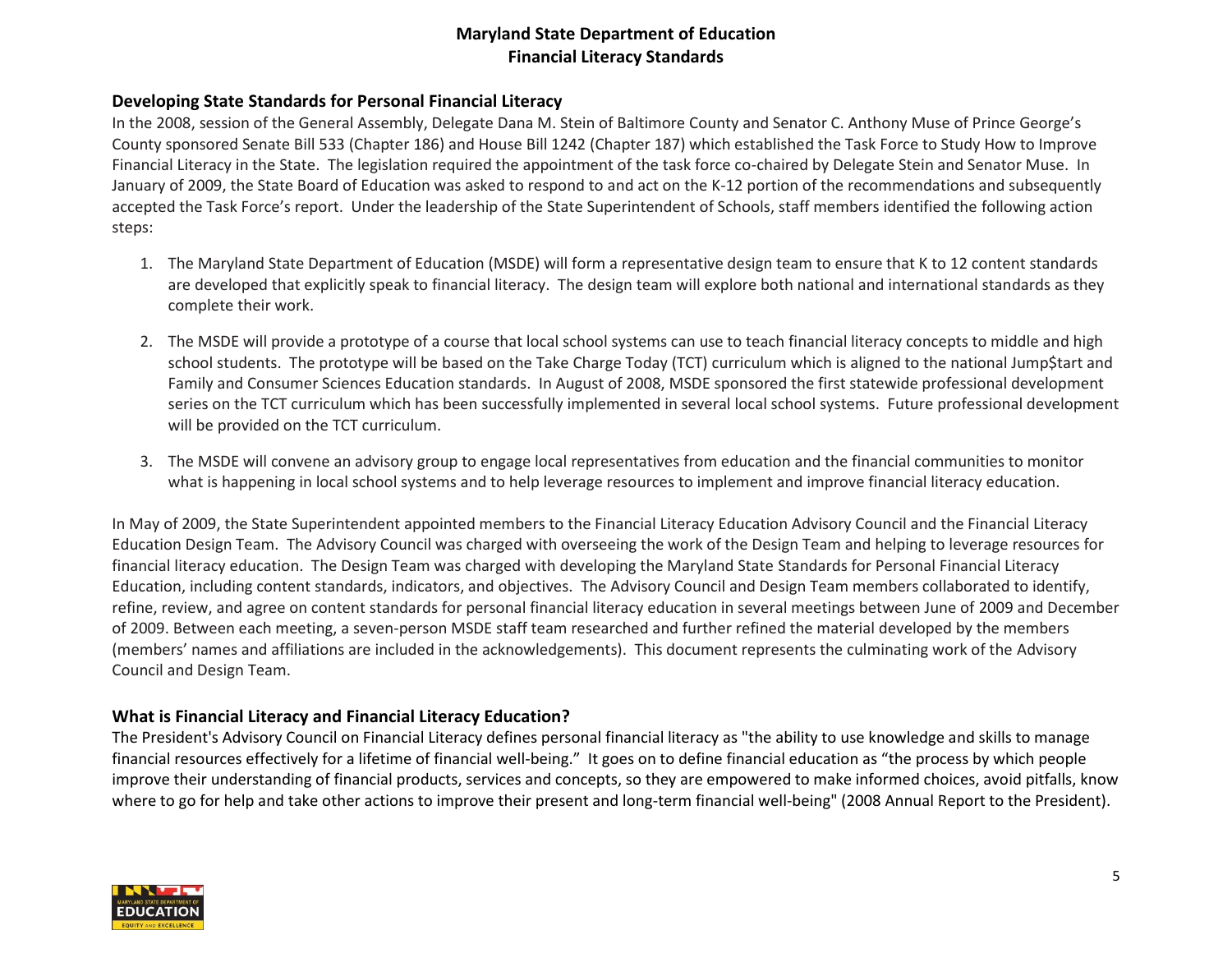#### <span id="page-5-0"></span>**Implementing the State Standards**

When employers consider what they want employees to know and be able to do, they often speak of broad areas of applied knowledge, such as communication, thinking, technology, learning, and interpersonal skills. In Maryland, these are known as *Skills for Success*. These areas connect or go beyond the mastery of individual subject areas. As students apply their knowledge both within and across the various curricular areas, they develop the concepts and complex thinking of an educated person.

Community members need these skills to function responsibly. Employers prize those employees who demonstrate these skills because they are people who can continue learning and connect what they have learned to the requirements of a job. College and university faculty recognize the need for these skills as the means of developing the level of understanding that separates the expert from the beginner. Graduates also need to be financially literate as they prepare for college and careers, thus the standards are developed to be embedded across the curriculum in the same manner that the *Skills for Success* were intended to be applied. Teachers in every class should expect and encourage the development of these shared applications, both to promote the learning of the subject content and to extend learning across the standards.

Today's students need a strong foundation in personal finance to help them budget and manage their money. Many students work during high school; some even have credit cards in their own names. After high school, young people often make uninformed decisions that can negatively impact their credit ratings and their ability to gain a security clearance for employment. With the nation currently in the midst of a financial crisis, far too many people are deeply in debt and are faced with the reality of losing their homes and their financial security. The events of the last decade point to the need for a more focused approach to personal finance instruction for students, both while they are in school and in the future. The state standards lay the foundation for a new generation of competent, confident, and financially literate adults.

The knowledge and skills set forth in the personal financial literacy standards cross all grade levels and disciplines. A comprehensive, developmentally appropriate program that spans from pre-kindergarten through grade 12 can promote personal financial literacy throughout numerous curricular areas. Educators from all grade levels can use the financial literacy standards to align instruction and create curriculum and activities designed to instill within students a desire to be financially literate. The standards are intended to help school leaders develop programs that provide the knowledge and skills to establish sound financial habits.

The standards also allow for stand-alone courses in specific content areas, including Social Studies, Economics, elective Business classes, and Family and Consumer Sciences (FACS). In Maryland, teachers in FACS are often opting to offer courses in financial literacy education available through the Take Charge Today (TCT) curriculum designed for use with both middle and high school students.

The *Maryland Personal Financial Literacy State Standards* can help teachers work together to develop and implement curricula that will support students for life. Preparing young people to understand and actively participate in their own financial well-being is a vital personal skill. The economic stability of our communities and the resulting growth of our state's economy are influenced by personal financial literacy.

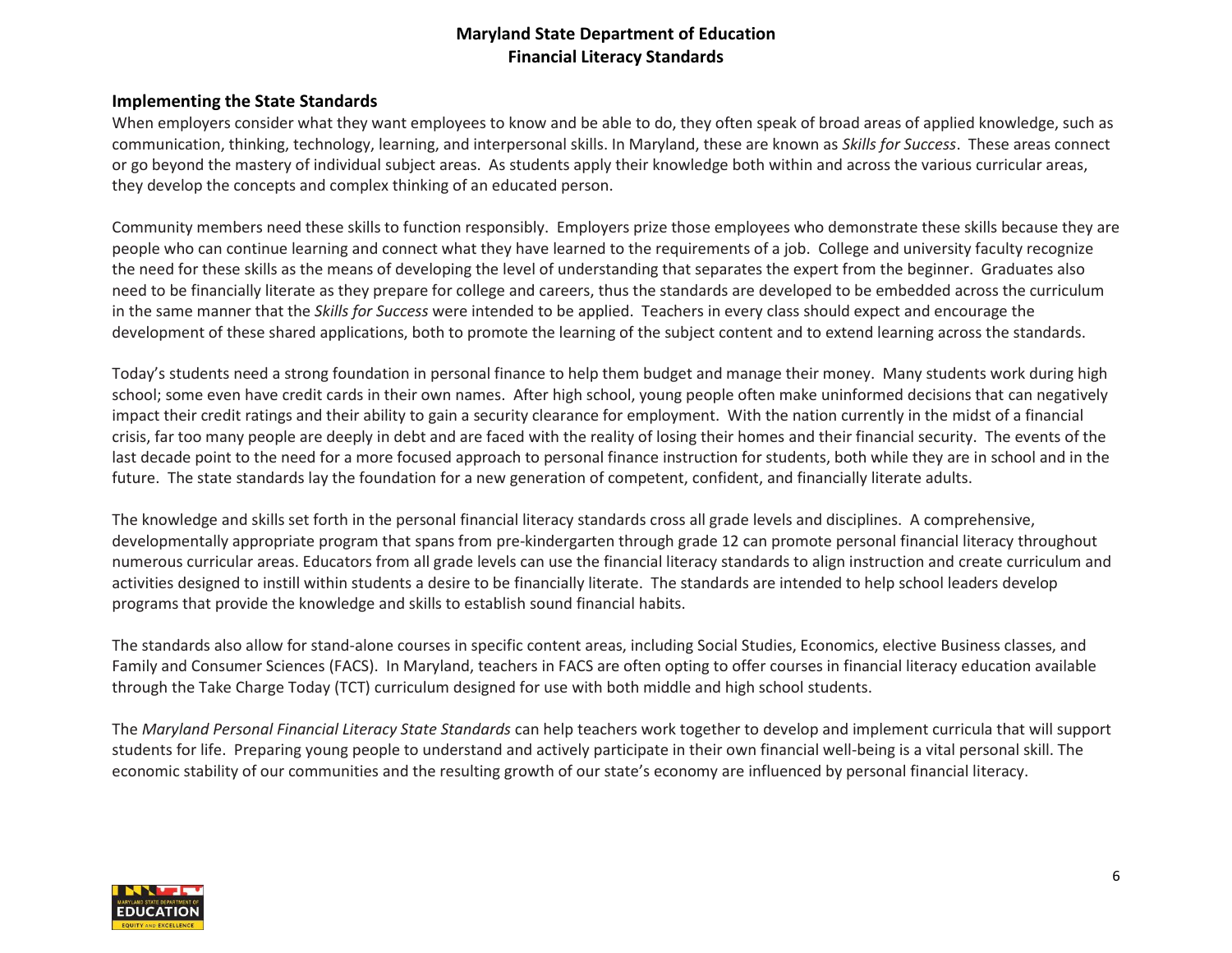## <span id="page-6-0"></span>**Questions about Financial Literacy Education**

#### **1. Will Financial Literacy Education be required of every student?**

The *State Standards for Personal Financial Literacy Education* include indicators and objectives for use in creating local curricula – thus defining what students should know and be able to do. Local leaders will choose the approach to implementation and determine how best to provide students with instruction across the learning levels. Once the state standards are adopted into COMAR by the Maryland State Board of Education, the content is required to be taught to all students. It will be up to each local school systems' instructional leaders to determine how it is done. While there will not be a stand-alone graduation requirement, local leaders may decide to offer stand-alone courses in financial literacy education or embed the content in other courses. As with current practice, local school boards could also include financial literacy education as a local graduation requirement.

#### **2. Why are content standards necessary?**

Standards serve as rigorous goals for teaching and learning. Setting high standards enables students, parents, educators, and the community to know what students should have learned at any given point in time. Without clear goals, instruction can become redundant or confusing to students. Clear statements about what students must know and be able to do are essential to ensure that schools offer students the opportunity to acquire the knowledge and skills necessary for success.

#### **3. What is the difference between standards and curriculum?**

Standards are a statement about what students should know and be able to do. Standards can then be translated into curriculum. Curriculum is the program devised by local school systems used to prepare students to meet standards, which consists of activities and lessons at each grade level, instructional materials, and various instructional techniques. In short, standards define what is to be learned at certain points in time, and from a broad perspective, what performances will be accepted as evidence that the learning has occurred. Curriculum specifies the details of the day-to-day schooling at the local level.

#### **4. Why are state-level standards important?**

Public education is a state responsibility. All children must have equal access to high quality educational programs. At a minimum, this requires clear statements of what all children in the state should know and be able to do as well as evidence that students are meeting these expectations. Furthermore, academic standards form a sound basis on which to establish the content of local curriculum.

#### **5. How will local school systems use the standards?**

Districts use the standards as guidelines for developing local grade-by-grade level curriculum. Implementing standards will likely require changes in curriculum and instruction, as well as create the need for teacher professional development.

#### **6. What are the State Standards?**

The State Standards define what students should know and be able to do in each grade band. The standards are formatted so that each begins with a broad, measurable statement about what students should know and be able to do. Indicator statements provide the next level of specificity and begin to narrow the focus for teachers. Finally, the objectives provide teachers with very clear information about what specific learning should occur.

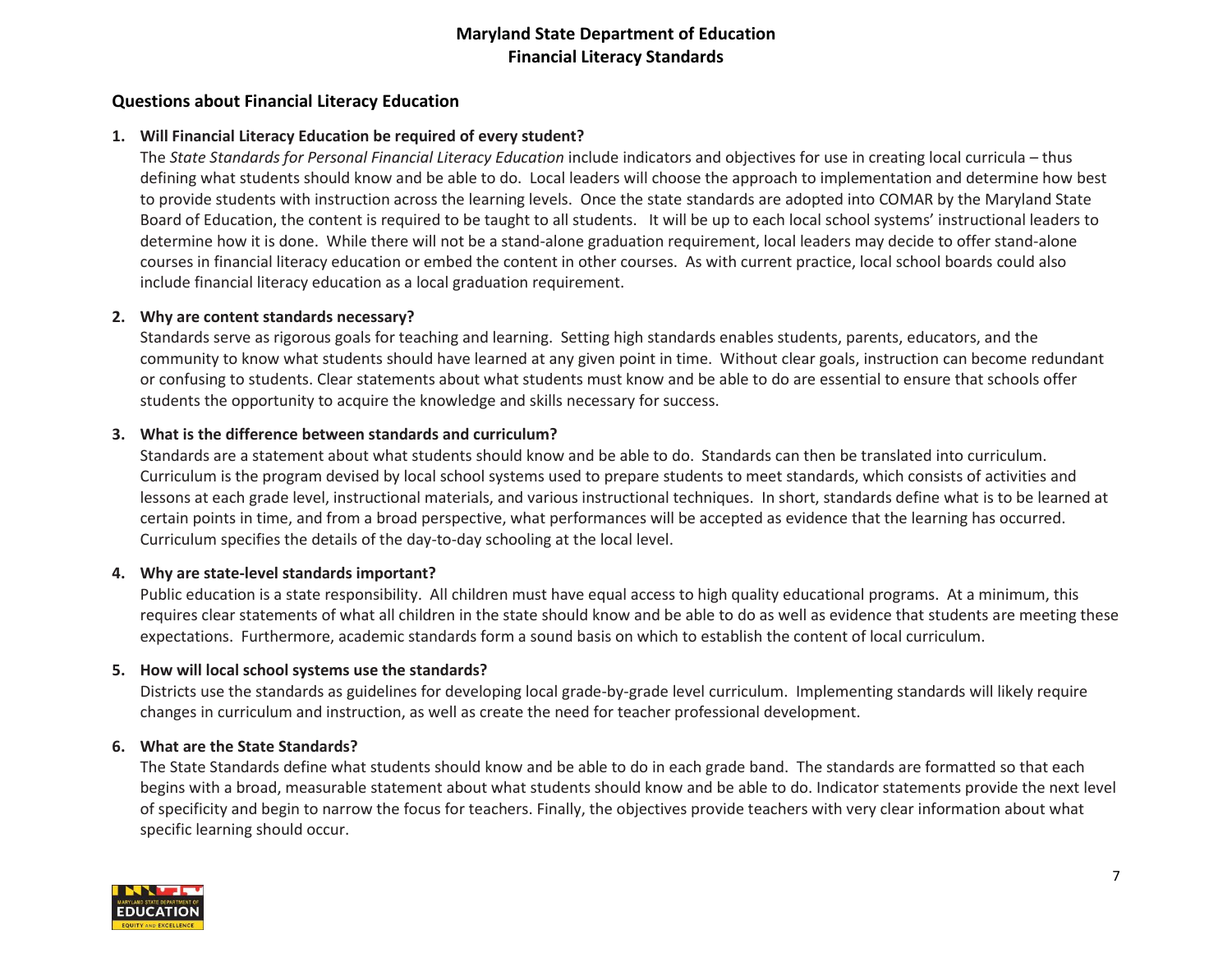<span id="page-7-0"></span>

| STANDARD 1: MAKE INFORMED, FINANCIALLY RESPONSIBLE DECISIONS<br>Students will apply financial literacy reasoning in order to make informed, financially responsible decisions.                                                                                                                                                                                                                                        |                                                                                                                                                                                                                                                                                                                                                                                                                                              |                                                                                                                                                                                                                                                                                                                                                                                                                                                                                                                                                                                                                                                                      |
|-----------------------------------------------------------------------------------------------------------------------------------------------------------------------------------------------------------------------------------------------------------------------------------------------------------------------------------------------------------------------------------------------------------------------|----------------------------------------------------------------------------------------------------------------------------------------------------------------------------------------------------------------------------------------------------------------------------------------------------------------------------------------------------------------------------------------------------------------------------------------------|----------------------------------------------------------------------------------------------------------------------------------------------------------------------------------------------------------------------------------------------------------------------------------------------------------------------------------------------------------------------------------------------------------------------------------------------------------------------------------------------------------------------------------------------------------------------------------------------------------------------------------------------------------------------|
| By the end of grade 5, students will:                                                                                                                                                                                                                                                                                                                                                                                 | By the end of grade 8, students will:                                                                                                                                                                                                                                                                                                                                                                                                        | By the end of grade 12, students will:                                                                                                                                                                                                                                                                                                                                                                                                                                                                                                                                                                                                                               |
| Explain that people make financial choices based<br>А.<br>on available resources, needs, and wants.<br>1. Explain the consequences of making financial<br>decisions.<br>Identify opportunity cost of financial decisions<br>made by individuals.<br>Apply the steps in the decision-making<br>process to a financial situation.<br>4. Describe the concept of financial obligations,<br>such as borrowing and "IOUs". | A. Analyze the financial choices that people make<br>based on available resources, needs, and wants<br>for goods and services.<br>1. Predict the consequences of making financial<br>decisions.<br>2. Describe opportunity cost of financial<br>decisions made by individuals.<br>3. Predict the financial outcomes in an applied<br>decision-making process.<br>4. Compare factors that affect personal financial<br>decisions and actions. | A. Evaluate the financial choices that are made<br>based on available resources, needs, and wants<br>for goods and services.<br>1. Analyze costs, benefits, and opportunity cost<br>to determine the achievement of personal<br>financial goals.<br>Apply the decision-making process to an<br>unforeseen situation.<br>Explain the concept of financial obligations,<br>3.<br>such as a promissory note, cell phone<br>contract or college loan.<br>Evaluate how public policy issues impact<br>4.<br>personal financial decisions, such as<br>environmental and health care concerns.<br>Evaluate factors that affect personal financial<br>decisions and actions. |
| Apply financial knowledge, attitudes, and skills to<br>B.<br>a given scenario.<br>1. Develop and apply financial literacy<br>vocabulary.<br>Identify personal financial goals.                                                                                                                                                                                                                                        | B. Integrate and apply financial knowledge,<br>attitudes, and skills to a given scenario.<br>1. Develop and apply financial literacy<br>vocabulary.<br>Describe methods to achieve personal<br>financial goals.<br>Differentiate between responsible and<br>3.<br>irresponsible financial decisions.                                                                                                                                         | B. Evaluate and apply financial knowledge, attitudes,<br>and skills.<br>1. Refine and extend a conceptual<br>understanding of new words regarding<br>financial literacy.<br>Apply the decision-making process to achieve<br>2.<br>a personal financial goal.<br>Evaluate outcomes of financially responsible<br>3.<br>and irresponsible decisions.                                                                                                                                                                                                                                                                                                                   |

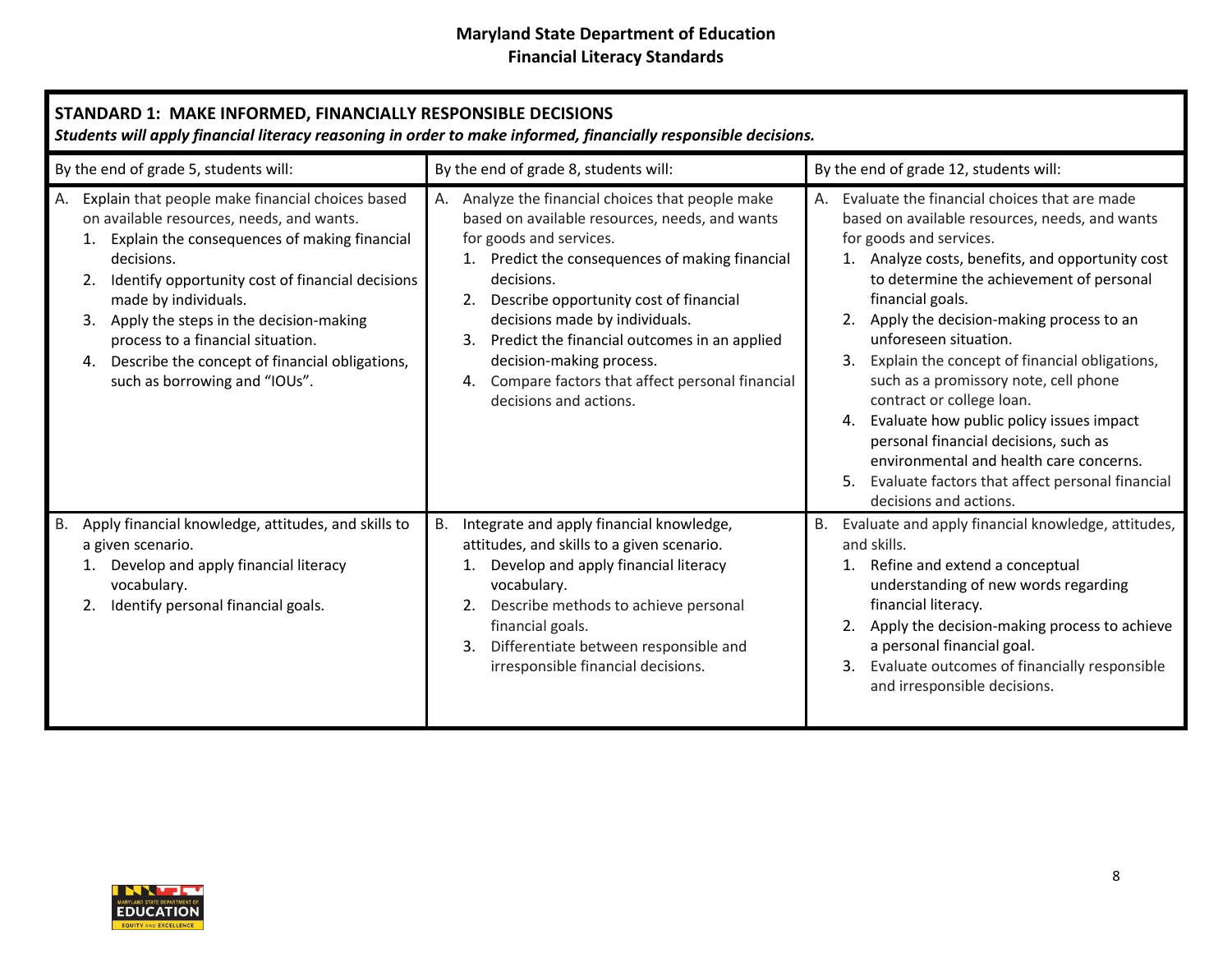<span id="page-8-0"></span>

| STANDARD 2: RELATE CAREERS, EDUCATION, AND INCOME<br>Students will relate choices regarding their education and career paths to earning potential.                                                                                                                                                                                                                                                      |                                                                                                                                                                                                                                                                                                                                                                   |                                                                                                                                                                                                                                                                                                                                                                                                                                       |
|---------------------------------------------------------------------------------------------------------------------------------------------------------------------------------------------------------------------------------------------------------------------------------------------------------------------------------------------------------------------------------------------------------|-------------------------------------------------------------------------------------------------------------------------------------------------------------------------------------------------------------------------------------------------------------------------------------------------------------------------------------------------------------------|---------------------------------------------------------------------------------------------------------------------------------------------------------------------------------------------------------------------------------------------------------------------------------------------------------------------------------------------------------------------------------------------------------------------------------------|
| By the end of grade 5, students will:                                                                                                                                                                                                                                                                                                                                                                   | By the end of grade 8, students will:                                                                                                                                                                                                                                                                                                                             | By the end of grade 12, students will:                                                                                                                                                                                                                                                                                                                                                                                                |
| A. Acquire self-knowledge in order to develop<br>personal, learning and career goals<br>1. Identify one's positive personal characteristics<br>(e.g. honesty, dependability, responsibility,<br>integrity, and loyalty).<br>2. Describe how personal characteristics and<br>interests affect career decisions<br>3. Explain the relationship between being a<br>good student and being a good employee. | A. Acquire and apply self-knowledge in order to<br>develop personal, learning and career goals.<br>1. Demonstrate behavior and decisions that<br>reflect one's interests, likes and dislikes.<br>2. Identify one's abilities, strengths, skills and<br>talents as seen by self and others and explain<br>the significance to one's education and career<br>plans. | A. Acquire and apply self-knowledge in order to<br>develop personal, learning and career goals.<br>1. Integrate a broad range of interests into one's<br>personal learning and career goals, and assess<br>the impact of abilities, strengths, skills, and<br>talents on one's career development.<br>2. Evaluate how positive personal characteristics<br>affect one's career development.                                           |
| Discuss how different careers require different<br>В.<br>levels of education.<br>1. Differentiate between a job and career.<br>Describe the benefits and trade-offs of a<br>2.<br>variety of careers including personal<br>satisfaction.<br>Identify potential sources of income<br>3.                                                                                                                  | Identify career goals and map the educational<br><b>B.</b><br>paths needed to achieve them.<br>1. Compare a variety of jobs within a career<br>field.<br>2. Describe the benefits and trade-offs of a<br>variety of careers including personal<br>satisfaction.<br>Describe different sources of income<br>3.                                                     | Evaluate postsecondary education options such as<br>B.<br>college, military, or apprenticeship needed to<br>fulfill identified career goals.<br>1. Map out a variety of jobs that would<br>comprise a "career ladder."<br>2. Analyze the benefits and trade-offs of a<br>variety of careers including personal<br>satisfaction.<br>3. Differentiate among sources of income.<br>4. Differentiate between "gross" and "net"<br>income. |
|                                                                                                                                                                                                                                                                                                                                                                                                         | C. Compare the costs (time, money, and effort) in<br>pursuing a variety of identified career goals.                                                                                                                                                                                                                                                               | C. Determine the financial obligation required to<br>achieve educational and career goals, including<br>interests and repayment.<br>1. Verify the entry and median salaries of two or<br>more positions within a career field.<br>2. Determine the salary needed and time<br>allotment (5, 10, or 15 years) to repay<br>educational loans.                                                                                            |
|                                                                                                                                                                                                                                                                                                                                                                                                         |                                                                                                                                                                                                                                                                                                                                                                   | D. Examine how income and debt affect choices and<br>spending.                                                                                                                                                                                                                                                                                                                                                                        |

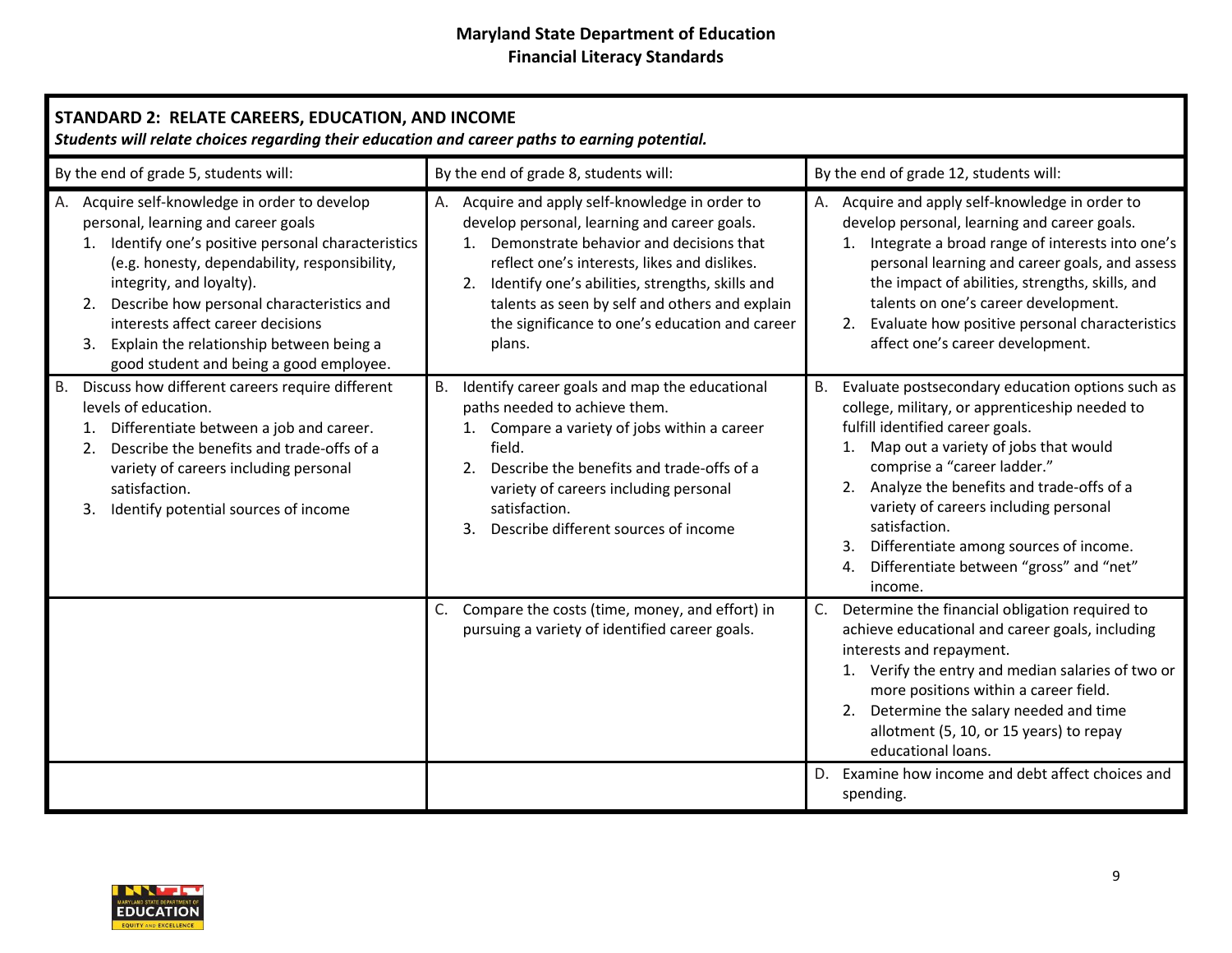<span id="page-9-0"></span>

| <b>STANDARD 3: PLAN AND MANAGE MONEY</b><br>Students will develop skills to plan and manage money effectively by identifying financial goals and developing spending plans.                                                                                                                                                                   |                                                                                                                                                                                                                                                                                                                                                |                                                                                                                                                                                                                                                                                                                                                                                                                               |
|-----------------------------------------------------------------------------------------------------------------------------------------------------------------------------------------------------------------------------------------------------------------------------------------------------------------------------------------------|------------------------------------------------------------------------------------------------------------------------------------------------------------------------------------------------------------------------------------------------------------------------------------------------------------------------------------------------|-------------------------------------------------------------------------------------------------------------------------------------------------------------------------------------------------------------------------------------------------------------------------------------------------------------------------------------------------------------------------------------------------------------------------------|
| By the end of grade 5, students will:                                                                                                                                                                                                                                                                                                         | By the end of grade 8, students will:                                                                                                                                                                                                                                                                                                          | By the end of grade 12, students will:                                                                                                                                                                                                                                                                                                                                                                                        |
| A. Use money management skills and strategies to<br>set a financial goal.<br>1. Define and list the components of a spending<br>plan.<br>Identify circumstances for when a spending<br>2.<br>plan would be appropriate.<br>Identify an age-appropriate financial goal and<br>3.<br>develop a spending plan indicating income<br>and expenses. | Use money management skills and strategies to<br>А.<br>set a financial goal.<br>1. Determine the circumstances for using a<br>spending plan.<br>2. Formulate and compare money management<br>choices that enable individuals to progress<br>toward stated financial goals.<br>3. Prepare a spending plan based on personal<br>values and goals | A. Use money management skills and strategies to<br>set a financial goal and achieve it.<br>1. Determine the circumstances for using a<br>spending plan.<br>2. Apply money management strategies that<br>enable individuals to progress toward stated<br>financial goals.<br>3. Cite examples of trade-offs resulting from<br>competing financial goals.<br>4. Prepare a spending plan based on personal<br>values and goals. |
| Identify products used at financial institutions.<br><b>B.</b><br>1. Describe the services financial institutions<br>provide, such as savings, checking, and money<br>market accounts.                                                                                                                                                        | Describe the services of financial institutions.<br>B.<br>1. Describe the various financial products and<br>services provided by financial institutions and<br>determine which product best aligns to<br>achieving a personal financial goal.                                                                                                  | B. Analyze the services of financial institutions.<br>1. Compare the financial products and services<br>of various financial institutions, including<br>interest and fees and determine which<br>product best aligns to achieving personal<br>financial goals.                                                                                                                                                                |
| Understand the purposes and responsibilities<br>C.<br>related to taxation.<br>1. Explain the meaning and purposes of taxes.                                                                                                                                                                                                                   | Explain the purposes and responsibilities related<br>C.<br>to taxation.<br>1. Discuss the services that are provided<br>through tax dollars.<br>2. List the consequences of not complying with<br>personal tax obligations.                                                                                                                    | C. Evaluate the purposes and responsibilities related<br>to taxation.<br>1. Determine the services that are provided<br>through tax dollars.<br>2. Evaluate the consequences of not complying<br>with personal tax obligations.<br>Evaluate various sources of tax planning and<br>3.<br>filing assistance.                                                                                                                   |
| D. Understand the similarities among a promise, a<br>promissory note, and a contract.                                                                                                                                                                                                                                                         | Explain that contracts are binding agreements.<br>D.<br>1. Explain why contracts are used.<br>2. Identify factors to consider when entering<br>into a contract, such as interest rates, credit<br>score, reputation, and/or references of<br>involved parties.                                                                                 | D. Analyze contractual language.<br>1. Identify the rights and responsibilities of all<br>parties entering into a contract, such as<br>college loans, cell phones contracts, car loans,<br>and credit card.<br>2. Discuss the possible consequences of not<br>adhering to the terms of a contract.                                                                                                                            |

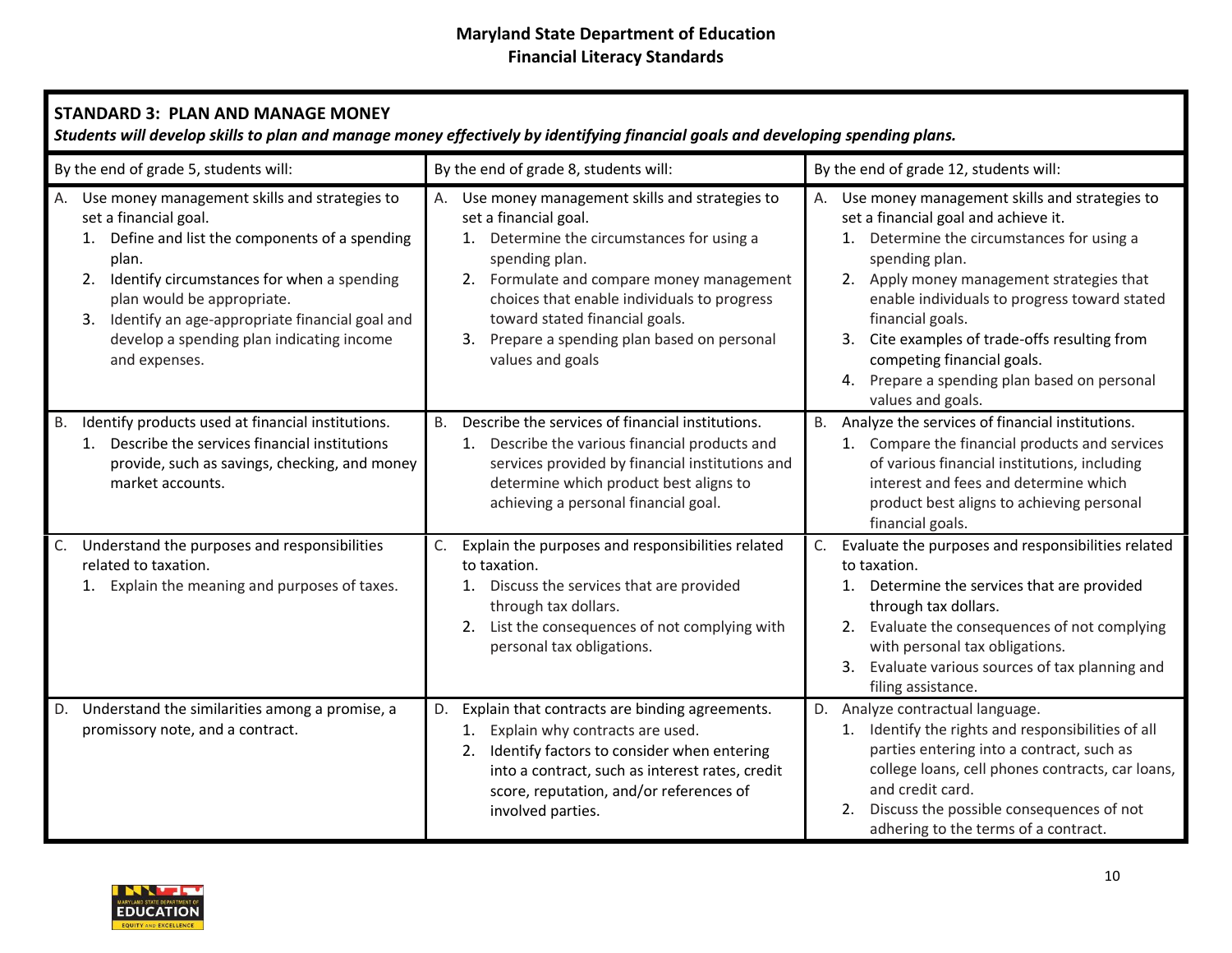<span id="page-10-0"></span>

| <b>STANDARD 4: MANAGE CREDIT AND DEBT</b><br>Students will develop skills to make informed decisions about incurring debt and maintaining creditworthiness.                                                                                        |                                                                                                                                                                                                                                                                                                                                                                                                                                |                                                                                                                                                                                                                                                                                                                                                                                                                                                                                                                                                                                                                                                            |  |
|----------------------------------------------------------------------------------------------------------------------------------------------------------------------------------------------------------------------------------------------------|--------------------------------------------------------------------------------------------------------------------------------------------------------------------------------------------------------------------------------------------------------------------------------------------------------------------------------------------------------------------------------------------------------------------------------|------------------------------------------------------------------------------------------------------------------------------------------------------------------------------------------------------------------------------------------------------------------------------------------------------------------------------------------------------------------------------------------------------------------------------------------------------------------------------------------------------------------------------------------------------------------------------------------------------------------------------------------------------------|--|
| By the end of grade 5, students will:                                                                                                                                                                                                              | By the end of grade 8, students will:                                                                                                                                                                                                                                                                                                                                                                                          | By the end of grade 12, students will:                                                                                                                                                                                                                                                                                                                                                                                                                                                                                                                                                                                                                     |  |
| A. Identify why people enter into debt.<br>1. List reasons why people borrow.<br>Describe the concept of a loan.<br>2.<br>3. Explain the importance of paying back<br>borrowed money.                                                              | Explain the importance of managing debt.<br>А.<br>Provide examples of good and bad debt.<br>1.<br>Discuss how debt can be used to establish credit.<br>2.<br>3. Describe the consequences of having too much<br>debt and not meeting credit obligations, such as<br>late fees, loan acquisition, paying higher interest<br>rates, and bankruptcy.<br>Explain strategies used to manage credit and<br>4.<br>debt.               | Develop skills to build a credit history and manage<br>debt.<br>Differentiate among situations when debt is an<br>1.<br>advantage and when it is a disadvantage.<br>Discuss how debt can be used to establish credit.<br>2.<br>Predict the consequences of having too much<br>3.<br>debt, and analyze the problems of not meeting<br>credit obligations, such as poor credit score, late<br>fees, loan acquisition, paying higher interest<br>rates, and bankruptcy.<br>Determine when credit counseling is necessary.<br>4.<br>Find reputable providers of credit counseling<br>5.<br>services.<br>6. Identify strategies to acquire and maintain credit. |  |
| Describe the different types of payment<br><b>B.</b><br>methods, such as bartering, cash, check,<br>credit card, and debit card.<br>1. Recognize that using checks, credit<br>cards and debit cards is making a<br>promise to pay at a later time. | Compare credit products and services, and use<br><b>B.</b><br>numeracy skills to calculate the cost of borrowing.<br>Explain credit terminology.<br>1.<br>List sources of consumer credit.<br>2.<br>Explain the difference between short- and long-<br>3.<br>term loans.<br>4. Compare and compute application of interest<br>and compound interest.<br>5. Compute the amount of interest paid over time<br>when using credit. | Evaluate credit products and services, and use<br><b>B.</b><br>numeracy skills to calculate the cost of borrowing.<br>Compare sources of consumer credit, and apply<br>them to consumer decisions.<br>Calculate the difference between short- and<br>2.<br>long-term loans with regards to interest.<br>Identify and discuss examples of predatory<br>3.<br>lending practices, such as payday lenders.<br>Compare and compute interest and compound<br>4.<br>interest and interpret an amortization table.<br>Compute and assess the accumulating effect of<br>5.<br>interest paid over time.                                                              |  |
|                                                                                                                                                                                                                                                    | Compare credit scores and reports.<br>C.<br>1. Describe a credit report; explain what a credit<br>score is and the factors affecting a credit score.<br>2. Identify ways to prevent credit problems.                                                                                                                                                                                                                           | C. Analyze credit scores and reports.<br>Explain personal responsibility and the factors<br>1.<br>that affect creditworthiness, such as payment<br>history and the ratio of total debt vs. total<br>available credit.                                                                                                                                                                                                                                                                                                                                                                                                                                      |  |

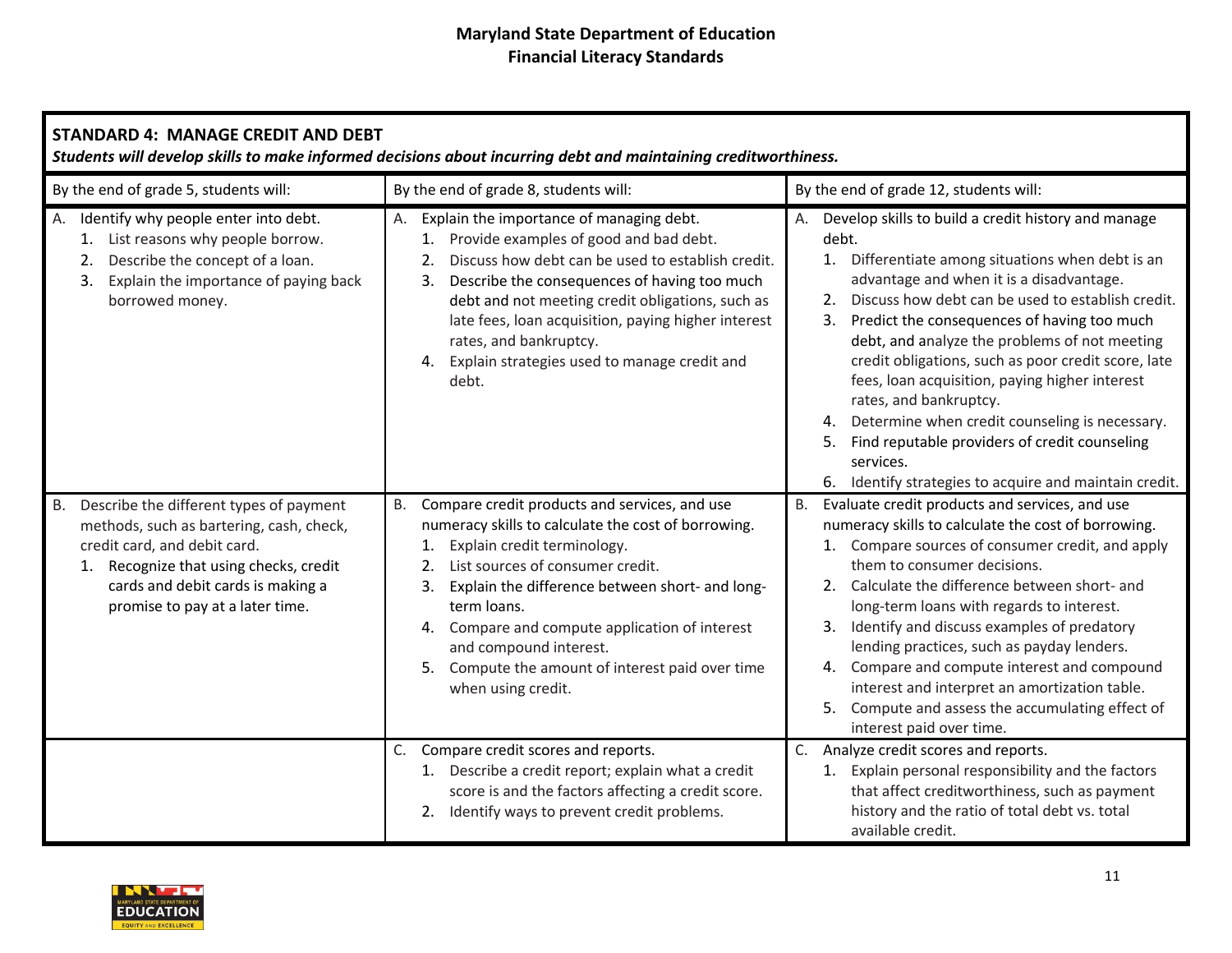| STANDARD 4: MANAGE CREDIT AND DEBT<br>Students will develop skills to make informed decisions about incurring debt and maintaining creditworthiness. |                                       |  |                                                                                                                                                                                                                                                                                                                                                                               |
|------------------------------------------------------------------------------------------------------------------------------------------------------|---------------------------------------|--|-------------------------------------------------------------------------------------------------------------------------------------------------------------------------------------------------------------------------------------------------------------------------------------------------------------------------------------------------------------------------------|
| By the end of grade 5, students will:                                                                                                                | By the end of grade 8, students will: |  | By the end of grade 12, students will:                                                                                                                                                                                                                                                                                                                                        |
|                                                                                                                                                      |                                       |  | Explain how a credit report is used and how<br>frequently it should be obtained.<br>Explain how credit scores can be used to<br>leverage better products, services, and<br>employment opportunities, such as Security<br>Clearance.<br>Apply strategies to prevent or manage credit<br>problems.<br>Compare sources of credit reporting and<br>evaluate credit report scores. |

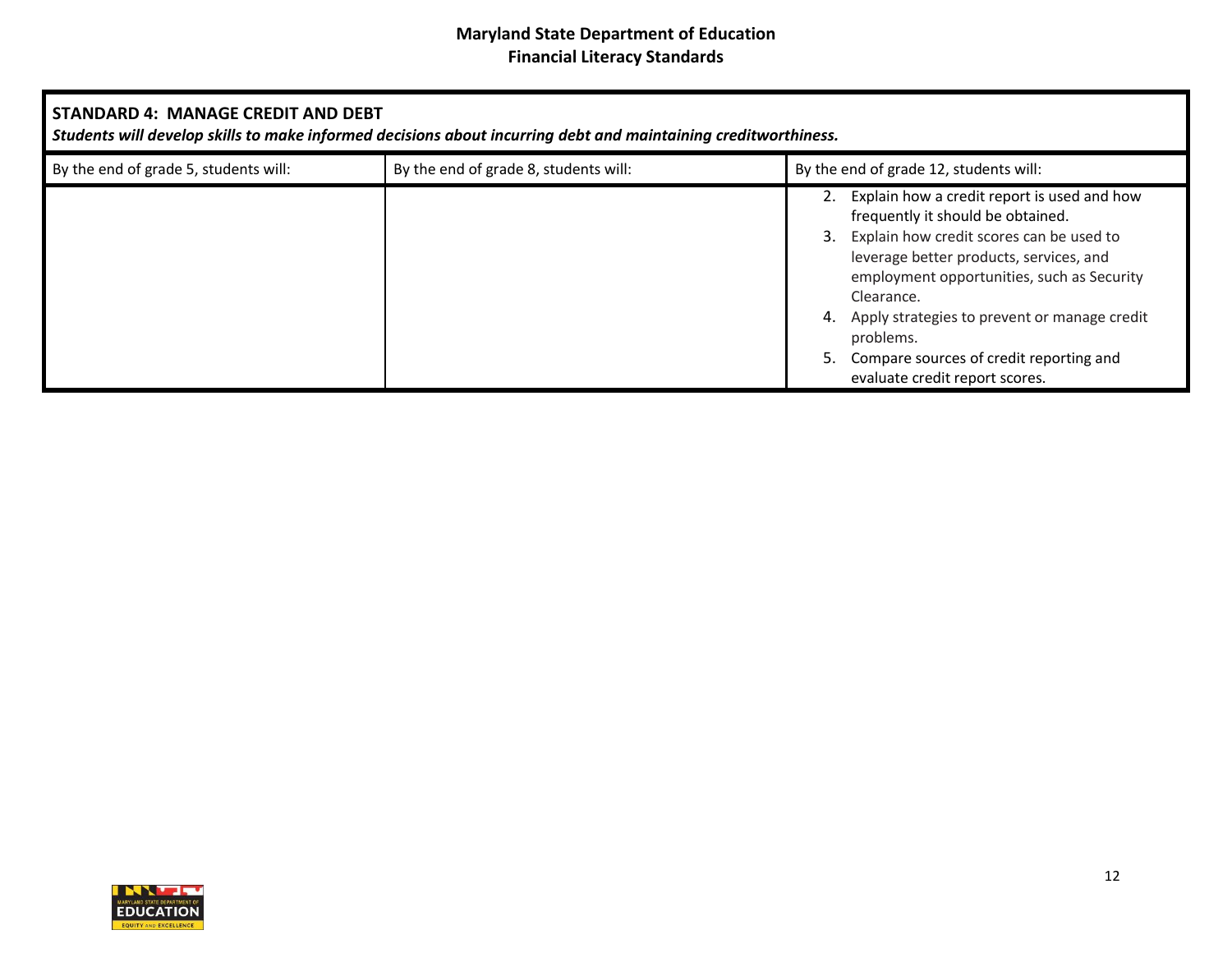<span id="page-12-0"></span>

| <b>STANDARD 5: CREATE AND BUILD WEALTH</b><br>Students will develop skills to plan and achieve long-term goals related to saving and investing in order to build financial security and wealth.                    |                                                                                                                                                                                                                                                                                                                                                                                                                                                                                            |                                                                                                                                                                                                                                                                                                                                                                                                                                                                                                           |
|--------------------------------------------------------------------------------------------------------------------------------------------------------------------------------------------------------------------|--------------------------------------------------------------------------------------------------------------------------------------------------------------------------------------------------------------------------------------------------------------------------------------------------------------------------------------------------------------------------------------------------------------------------------------------------------------------------------------------|-----------------------------------------------------------------------------------------------------------------------------------------------------------------------------------------------------------------------------------------------------------------------------------------------------------------------------------------------------------------------------------------------------------------------------------------------------------------------------------------------------------|
| By the end of grade 5, students will:                                                                                                                                                                              | By the end of grade 8, students will:                                                                                                                                                                                                                                                                                                                                                                                                                                                      | By the end of grade 12, students will:                                                                                                                                                                                                                                                                                                                                                                                                                                                                    |
| Develop a savings plan.<br>А.<br>1. Describe situations in which saving is<br>necessary.<br>Determine a savings goal.<br>2.<br>3. Cite examples of ways to achieve the<br>savings goal.                            | Develop a savings plan.<br>А.<br>Determine short-term savings goals.<br>1.<br>List strategies to achieve goals.<br>2.<br>Create a spending plan that includes strategies to<br>3.<br>accomplish savings goals.                                                                                                                                                                                                                                                                             | Develop a savings plan.<br>Determine both short- and long-term savings<br>1.<br>goals.<br>List strategies to achieve both types of goals.<br>2.<br>Create a spending plan that includes strategies to<br>3.<br>accomplish savings goals.                                                                                                                                                                                                                                                                  |
| Explain strategies for achieving financial<br><b>B.</b><br>goals.<br>1. Describe the concept of "time value" of<br>money.<br>Differentiate between "working for<br>2.<br>money" versus "money working for<br>you". | Apply strategies for creating wealth and building<br>B.<br>assets.<br>Distinguish between financial practices of the<br>1.<br>banked and unbanked.<br>Explain how financial institutions protect<br>2.<br>consumers' money.<br>Apply the "Rule of 72" to a financial decision.<br>3.<br>Apply the principle of "Pay Yourself First" to<br>4.<br>realistic scenarios.                                                                                                                       | Evaluate strategies for creating wealth and building<br>B.<br>assets.<br>Predict the long term effects of being banked<br>1.<br>versus unbanked.<br>Describe federal deposit insurance programs for<br>banks and credit unions.<br>Analyze the effect of compounding.<br>Explain the concept of asset allocation based on<br>4.<br>short- and long term goals.<br>5. Assess factors that influence financial planning<br>(age, income, liabilities, assets, goals, family size,<br>risk tolerance, etc.). |
|                                                                                                                                                                                                                    | Align appropriate financial services and products to<br>C.<br>specified goals.<br>Distinguish between saving and investing.<br>1.<br>Differentiate between income and investment<br>2.<br>growth.<br>Identify sources of investment products, such as<br>3.<br>banks, investment companies, and financial<br>planners.<br>Determine an investment strategy's time horizon<br>4.<br>based on a specified goal.<br>Calculate returns on investments as it relates to<br>5.<br>time horizons. | Critique appropriate financial services and products<br>C.<br>to specified goals.<br>Distinguish between saving and investing and<br>1.<br>income and wealth.<br>Describe the role of revenue-generating assets in<br>2.<br>building wealth.<br>3. Compare sources for investment products, such<br>as banks and investment companies.<br>Select financial services and products to achieve<br>4.<br>personal financial goals.<br>5. Calculate returns on investments as it relates to<br>time horizons.  |

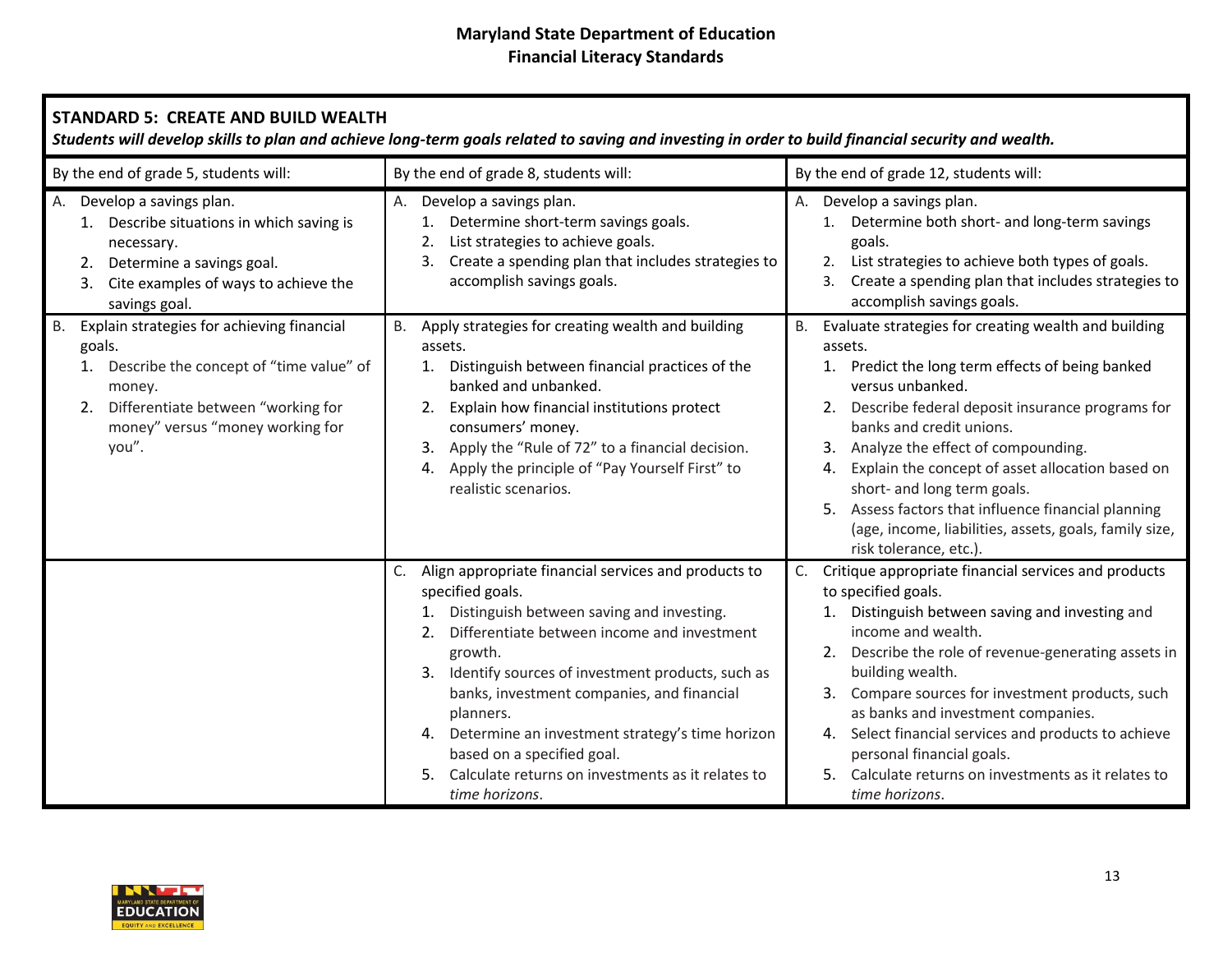<span id="page-13-0"></span>

| <b>STANDARD 6: MANAGE RISKS AND PRESERVE WEALTH</b><br>Students will develop financial planning skills to minimize financial setbacks.                                                                                                                                                                                                                              |                                                                                                                                                                                                                                                                                                                                                                                                                                                                                                                                                                                                           |                                                                                                                                                                                                                                                                                                                                                                                                                                                                                                                                                                                                                                                                                   |
|---------------------------------------------------------------------------------------------------------------------------------------------------------------------------------------------------------------------------------------------------------------------------------------------------------------------------------------------------------------------|-----------------------------------------------------------------------------------------------------------------------------------------------------------------------------------------------------------------------------------------------------------------------------------------------------------------------------------------------------------------------------------------------------------------------------------------------------------------------------------------------------------------------------------------------------------------------------------------------------------|-----------------------------------------------------------------------------------------------------------------------------------------------------------------------------------------------------------------------------------------------------------------------------------------------------------------------------------------------------------------------------------------------------------------------------------------------------------------------------------------------------------------------------------------------------------------------------------------------------------------------------------------------------------------------------------|
| By the end of grade 5, students will:                                                                                                                                                                                                                                                                                                                               | By the end of grade 8, students will:                                                                                                                                                                                                                                                                                                                                                                                                                                                                                                                                                                     | By the end of grade 12, students will:                                                                                                                                                                                                                                                                                                                                                                                                                                                                                                                                                                                                                                            |
|                                                                                                                                                                                                                                                                                                                                                                     | Examine strategies that protect income and wealth.<br>1. Identify circumstances that impact income and<br>wealth.<br>2. Describe forms of financial risk and risk<br>tolerance.<br>Recognize forms of protection against financial<br>3.<br>loss.                                                                                                                                                                                                                                                                                                                                                         | Evaluate the strategies that protect income and<br>wealth.<br>Explain circumstances that impact income and<br>1.<br>wealth.<br>2. Strategize methods to minimize financial loss.<br>3. Explain how legal documents protect individuals'<br>personal assets, such as wills and trusts.                                                                                                                                                                                                                                                                                                                                                                                             |
| Explain sources of consumer protection and<br>В.<br>assistance, including public institutions and<br>private organizations (professionals,<br>publications, and internet).<br>Describe and identify types of fraud.<br>1.<br>Describe identity theft and how it<br>2.<br>occurs.<br>3. Describe reasons to keep certain types<br>of information secure and private. | Differentiate sources of consumer protection and<br>В.<br>assistance, including public institutions and private<br>organizations (professionals, publications, and<br>internet).<br>1. Examine consumer fraud and methods for<br>protection against fraudulent activities.<br>Identify situations that put consumers in financial<br>2.<br>risk, such as sharing account information, identify<br>theft, and co-signing on loans.<br>Distinguish between the rights and<br>3.<br>responsibilities of buyers and sellers under<br>consumer protection laws.<br>4. List actions to take to dispute a claim. | <b>B.</b><br>Critique sources of consumer protection and<br>assistance including public institutions and private<br>organizations (professionals, publications, and<br>internet).<br>1. Determine how to detect a fraudulent situation<br>and the methods for protection against<br>fraudulent activities.<br>2.<br>Assess situations that put consumers in financial<br>risk, such as sharing account information,<br>identity theft, and co-signing on loans.<br>Explain the rights and responsibilities of buyers<br>3.<br>and sellers under consumer protection laws such<br>as the "Credit Card Bill of Rights."<br>4. Apply consumer protection laws to dispute a<br>claim. |
| Explain the need for and value of various<br>C.<br>types of insurance within the life cycle.<br>1. Explain reasons for insurance.                                                                                                                                                                                                                                   | Examine the need for and value of various types of<br>C.<br>insurance (such as health, property, life, disability,<br>and liability) within the life cycle.<br>1. Describe the need for and value of different<br>types of insurance.<br>2. Identify factors to consider when determining<br>the amount of protection needed.<br>Identify strategies to lower insurance costs.<br>3.                                                                                                                                                                                                                      | Justify the need for and value of various types of<br>C.<br>insurance (such as health, property, life, disability,<br>and liability) within the life cycle.<br>1. Investigate and apply different types of insurance<br>coverage to selected situations.<br>2. Review and apply criteria to choose insurance<br>coverage for selected situations.<br>3. Compare insurance rates, premiums, and<br>deductibles to minimize costs in selected<br>situations.                                                                                                                                                                                                                        |

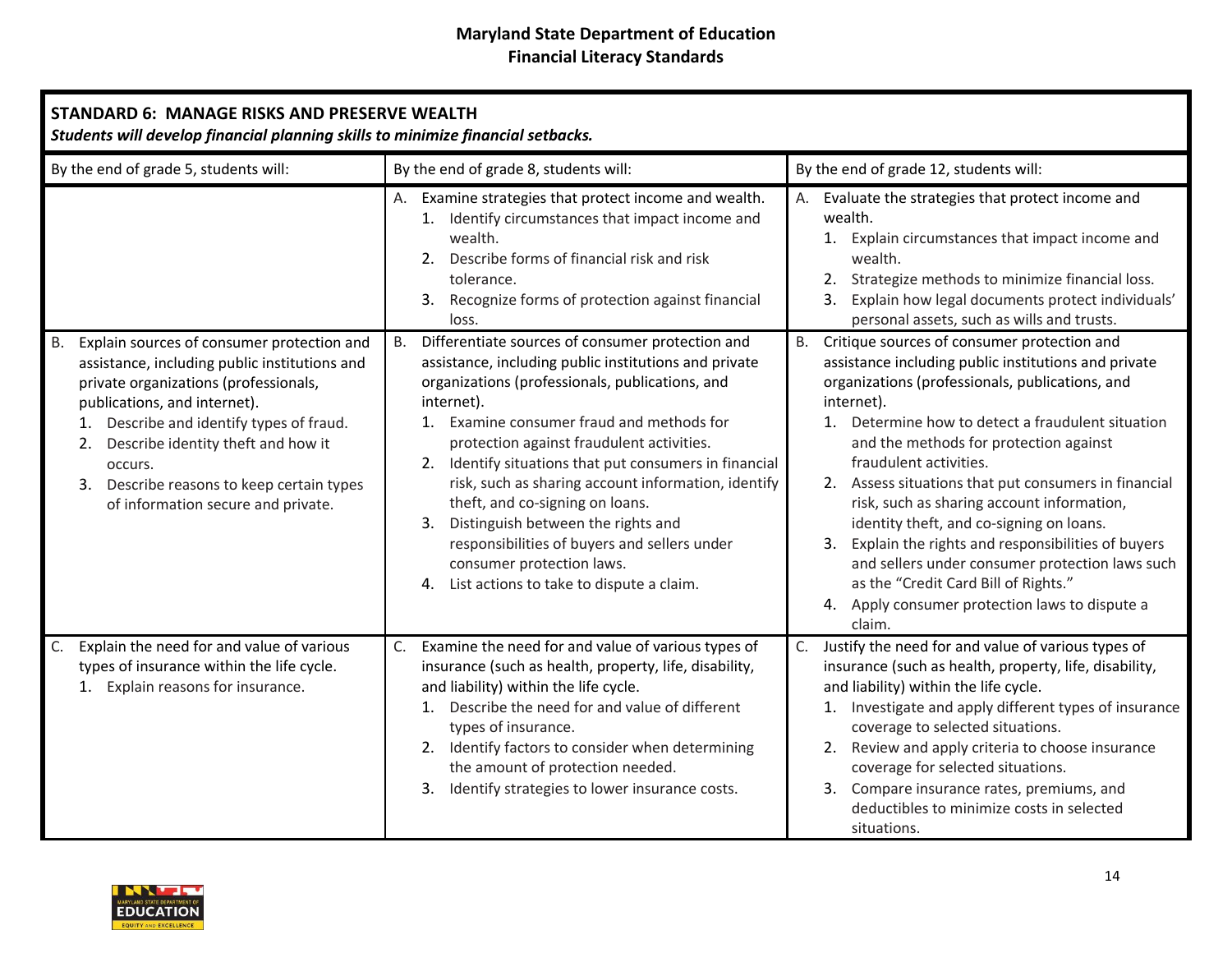# **Glossary of Terms**

<span id="page-14-0"></span>**Advertising.** An announcement—usually paid—of a product's or service's benefits that is intended to encourage its purchase.

**Amortization.** To reduce a debt by making payments against the principal balance in installments or regular transfers.

**Assets.** What a person owns, such as cash, stocks, bonds, real estate, and personal possessions.

**Automatic Clearing House.** The automated clearing house is how electronic transactions are processed when a person selects an electronic debit or credit of funds. These are most common with payroll direct deposit and automatic bill payments.

**Bank.** A state or federally chartered for-profit financial institution that offers commercial and consumer loans and other financial services.

**Banked.** To have an account in a financial institution.

**Bankruptcy.** Legal process for selling most of the debtor's property to help satisfy debts that can't be repaid, in exchange for (a) relieving debtors of the responsibility of paying their financial obligations or (b) protecting them while a plan is created and they try to repay debts.

**Bartering.** To exchange goods or services in return for other goods or services.

**Bond.** A certificate representing the purchaser's agreement to lend a business or government money on the promise that the debt will be paid  $-$  with interest  $-$  at a specific time.

**Capacity.** Mental or physical ability for something or to do something.

**Capital.** Economic resource or resources that can be used to generate economic wealth.

**Career.** Pattern of activities and positions involved in an individual's lifetime of work to which the person has made a long-term commitment.

**Certificate of Deposits.** A savings certificate is a time-deposit entitling the bearer to receive interest for a set period of time.

**Character.** Refers to trustworthiness; one of three factors in credit scoring (e.g., paying bills on time shows financial responsibility). Creditworthiness indicating a responsible attitude toward living up to agreements.

**Charity.** The voluntary provision of money, materials, or help to people in need.

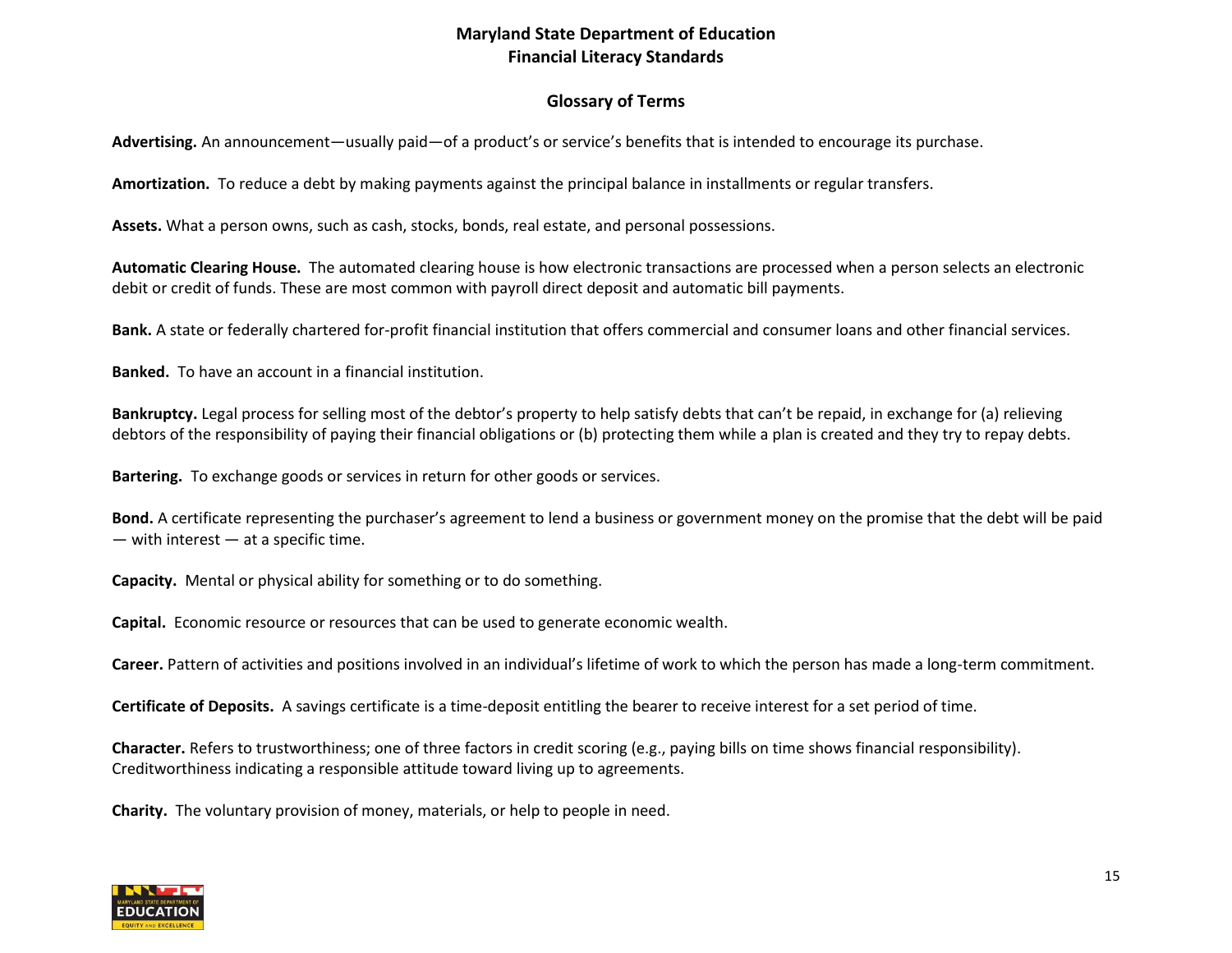**Check.** Written order directing a bank or credit union to pay a person or business a specific sum of money.

**Collateral.** Property or goods used as security against a loan and forfeited if the loan is not repaid.

**Compounding, or compound interest, Rule of 72.** Earning interest on interest. *Rule of 72*—how long it takes money to double in value.

**Consumer.** Buyers or users of goods and services for personal use.

**Consumer Protection Act.** A revision of bankruptcy law intended to make the system fairer for creditors and debtors and make affordable credit available to more people.

**Contract.** Legally enforceable written or oral agreement between two or more parties to do or not do something.

**Co-sign.** To add your name to someone else's debt on a loan or financial contract. If the borrower does not repay, it can be reported on your credit record.

**Cost/benefit analysis, risk/reward relationship.** Tool used to choose among alternatives involves weighing the cost of a product or service against the benefit it will provide.

**Credit.** Amount of money a creditor is willing to loan another to purchase goods and services, based on trust and the expectation that the money will be repaid as promised with interest.

**Credit card.** Card that enables holder to charge expenses for purchases or to get money, often with interest.

**Credit Card Bill of Rights.** An amendment to the Truth in Lending Act to establish fair and transparent practices relating to the extension of credit under an open end consumer credit plan.

**Credit counseling service.** An organization that provides debt and money management advice and assistance to people with debt problems.

**Credit score.** A measure of creditworthiness based on an analysis of the consumer's financial history, often computed as a numerical score, using the FICO or other scoring systems to analyze the consumer's credit. A mathematical model used by lenders to predict the likelihood that bills will be paid as promised.

**Credit report.** An official record of a borrower's credit history, including such information as the amount and type of credit used, outstanding balances, and any delinquencies, bankruptcies, or tax liens.

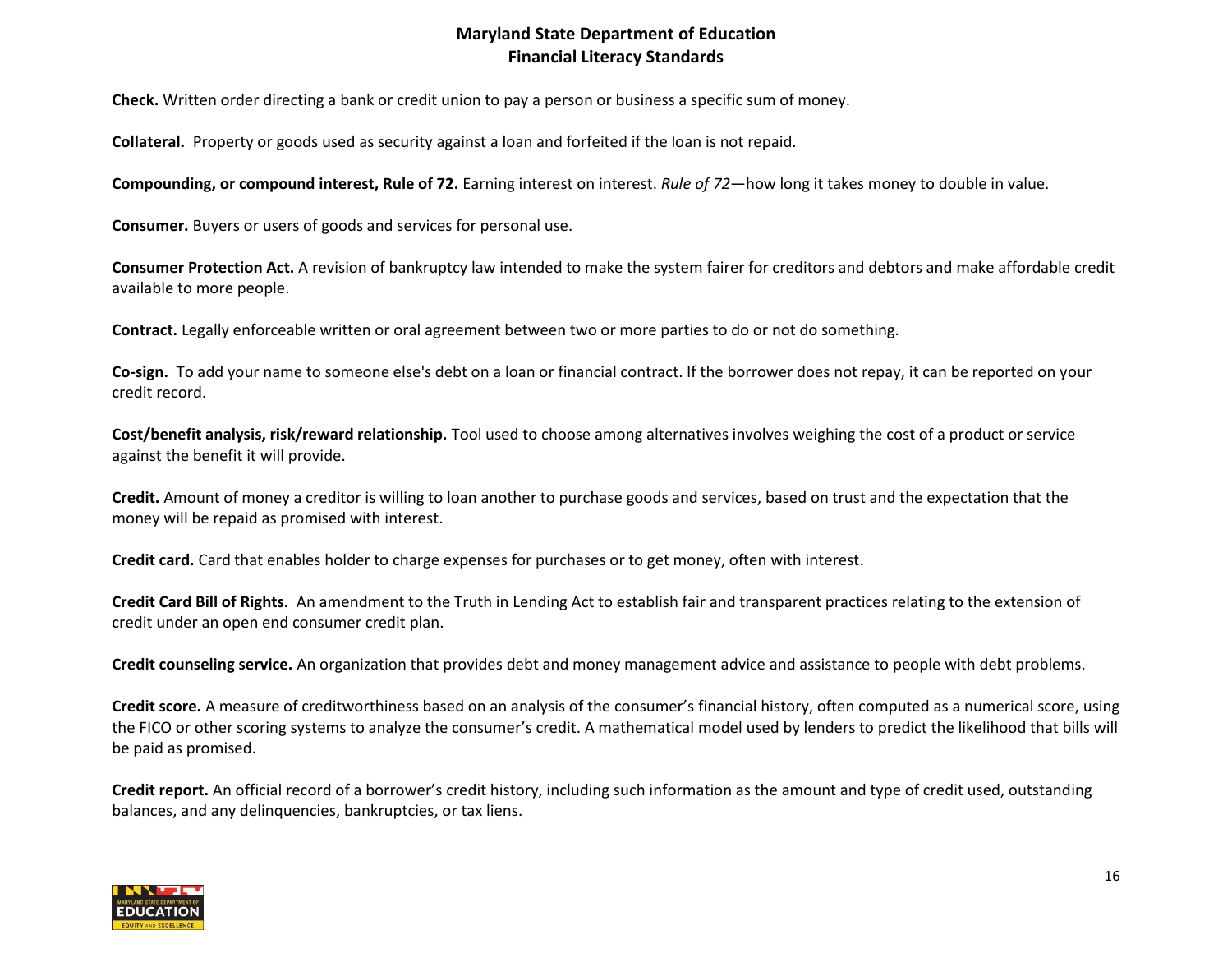**Credit union.** A state or federally chartered not-for-profit financial cooperative that provides financial services to its member-owners, who have met specific employment, residence, or other eligibility requirements.

**Creditworthiness.** A measure of one's ability and willingness to repay a loan.

**Debit card.** Card used to pay for goods and services directly from a checking account by transferring funds electronically from one's checking account to the store's account to pay for a purchase; also called check cards.

**Debt.** An amount of money owed to lenders.

**Decision making.** The process of considering alternatives and analyzing information to make a choice.

**Decision making process.** There are several models of the decision making process. Generally it is a process used to determine and/or set goals and can be defined as a series of actions that includes: 1) Stating or identifying the problem; 2) Identifying a variety of solutions; 3) Comparing the advantages and disadvantages of possible solutions; 4) Making a decision; 5) Implementing the decision; and 6) Evaluating the decision based on the desired outcome.

**Deductible.** The initial dollar amount or percentage of a loss that is not insured, as specified in an insurance policy.

**Demand.** The quantities of a particular good or service that consumers are willing and able to buy at different possible prices at a particular time.

**Disability Benefits.** Are provided through the Social Security Disability Insurance (SSDI), which is a federal assistance program that provides income to people who are no longer able to work because of a disability.

**Disposable income.** Gross pay minus deductions for taxes.

**Economy—global or world.** Worldwide system that results from choices of consumers, workers, business owners, manufacturers, and government officials in multiple societies and with increasing trade and cultural exchange.

**Employee benefits.** Additional benefits, beyond a paycheck, offered by employers (e.g., health insurance or retirement plan).

**Entrepreneur.** A person who owns and operates her or his own business. A person who creates a business from scratch, based on a need or personal expertise, and puts creativity and ingenuity into action to provide a service or product.

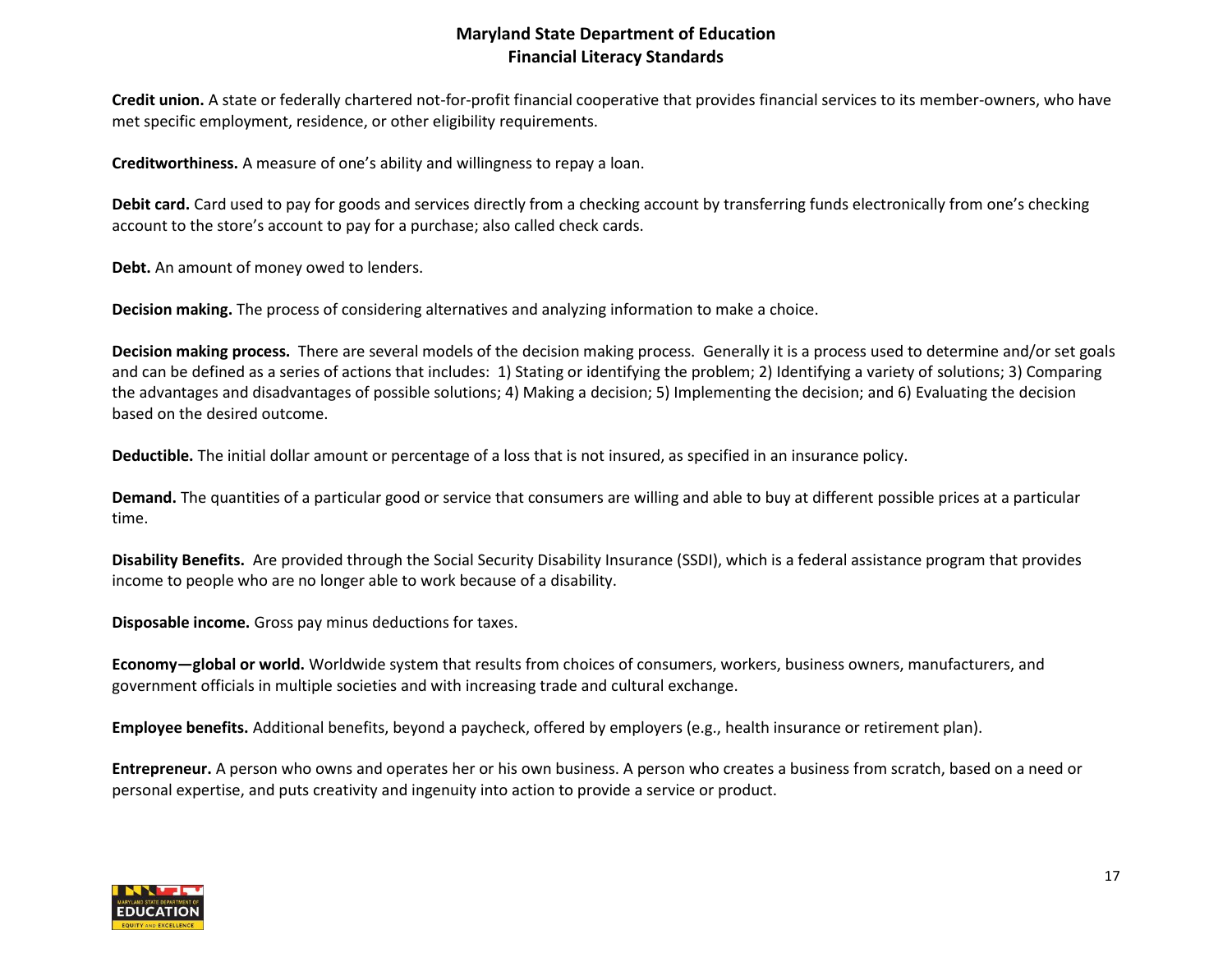**Entrepreneurship.** A process that involves seeing an opportunity to provide a product/service, taking initiative to find out about competitors and what customers want from the product/service, and developing plans to market the business, analyze potential profit or losses, and produce the product/service.

**Ethical/ethical reasoning.** Applying criteria, standards, or principles for judging what to believe or how to act. In financial terms, ethical questions focus on fulfilling obligations, furthering the well-being of others, or resolving dilemmas and conflicts in a particular financial situation.

**Expense.** The cost of goods and services, including those that are fixed (such as rent and auto loan payments) and those that are variable (such as food, clothing, and entertainment).

**Financial literacy.** The ability to use knowledge and skills to manage one's financial resources effectively for lifetime of financial well-being.

**Financial institutions.** Organizations that provide financial services for its clients or members.

**Financial obligation.** In the financial world, obligation refers to an outstanding debt that a party must still repay - and if they do not pay, they default on the debt.

Financial planning. Personal financial planning is the process of (a) setting goals, (b) developing a plan to achieve them, and (c) putting the plan into action. Ongoing thinking process to develop an orderly program or blueprint for handling all aspects of one's money, including spending, credit, saving, and investing.

**Goal.** Statement about what a person wants to be, to do, or to have, accomplished by taking certain steps; provides direction to a plan of action.

**Identity theft.** The crime of using another person's name, credit or debit card number, Social Security number, or another piece of personal information to commit fraud.

**Income.** Any money an individual receives.

**Inflation.** An overall rise in the price of goods and services.

**Information processing.** Analyzing and organizing information for decision making.

**Insurance.** A risk management tool that protects an individual from specific financial losses under specific terms and premium payments, as described in a written policy document. Major types include:

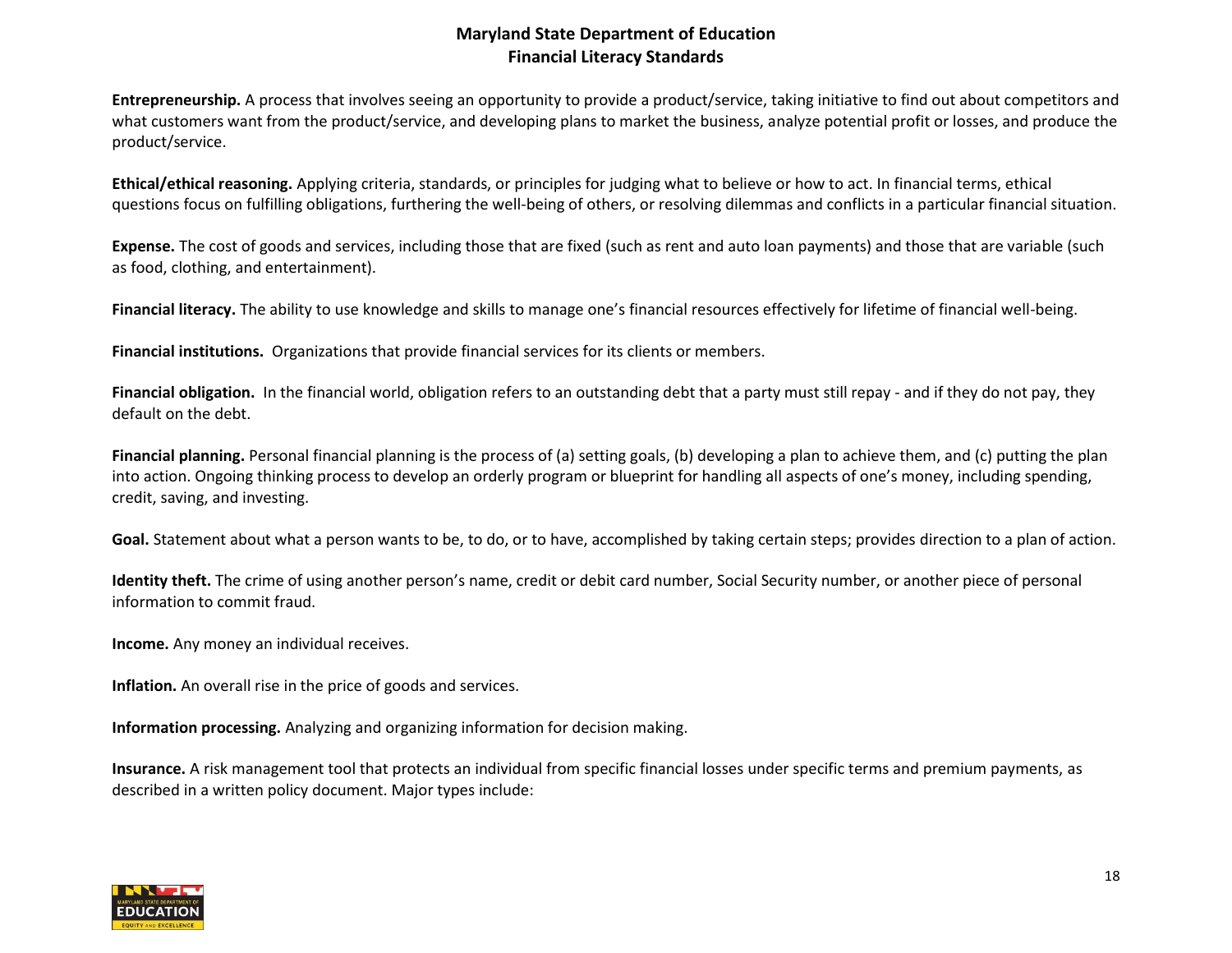**Auto -** Provides liability and property damage coverage under specific circumstances.

**Disability -** Replaces a portion of income lost when a person cannot work because of illness or injury.

**Health -** Covers specific medical costs associated with illness, injury, and disability.

**Homeowners -** Provides property damage and liability coverage under specific circumstances.

**Liability -** Protects the insured party from others' claims of loss due to the insured's alleged or actual negligence or improper actions.

**Life -** protection against the loss of income that would result if the insured passed away.

**Long-term care -** Covers specific costs of custodial care in a nursing facility or at home.

**Renters -** Protects renters from loss or liability due to damage to the contents of a dwelling.

**Interest.** Payment for the use of someone else's money; usually expressed as an annual rate in terms of a percent of the principal (the amount owed).

**Fixed Interest Rate** - A loan or mortgage with an interest rate that will remain at a predetermined rate for the entire term of the loan.

**Variable Interest Rate** - An interest rate that moves up and down based on the changes of an underlying interest rate index.

**Balloon Rate** - An oversized payment due at the end of a mortgage, commercial loan or other amortized loan.

**Interest income.** Money that financial institutions, governments, or corporations pay for the use of investors' money.

**Investing.** Purchasing securities such as stocks, bonds, and mutual funds with the goal of earning a return.

**IOU.** An abbreviation for a promissory note meaning "I owe you."

**Lifestyle.** The way people choose to live their lives, based on values they have chosen.

**Liquidity.** The ease with which an asset can be converted to cash without serious loss.

**Loan.** An amount of money given to somebody on the condition that it will be paid back later.

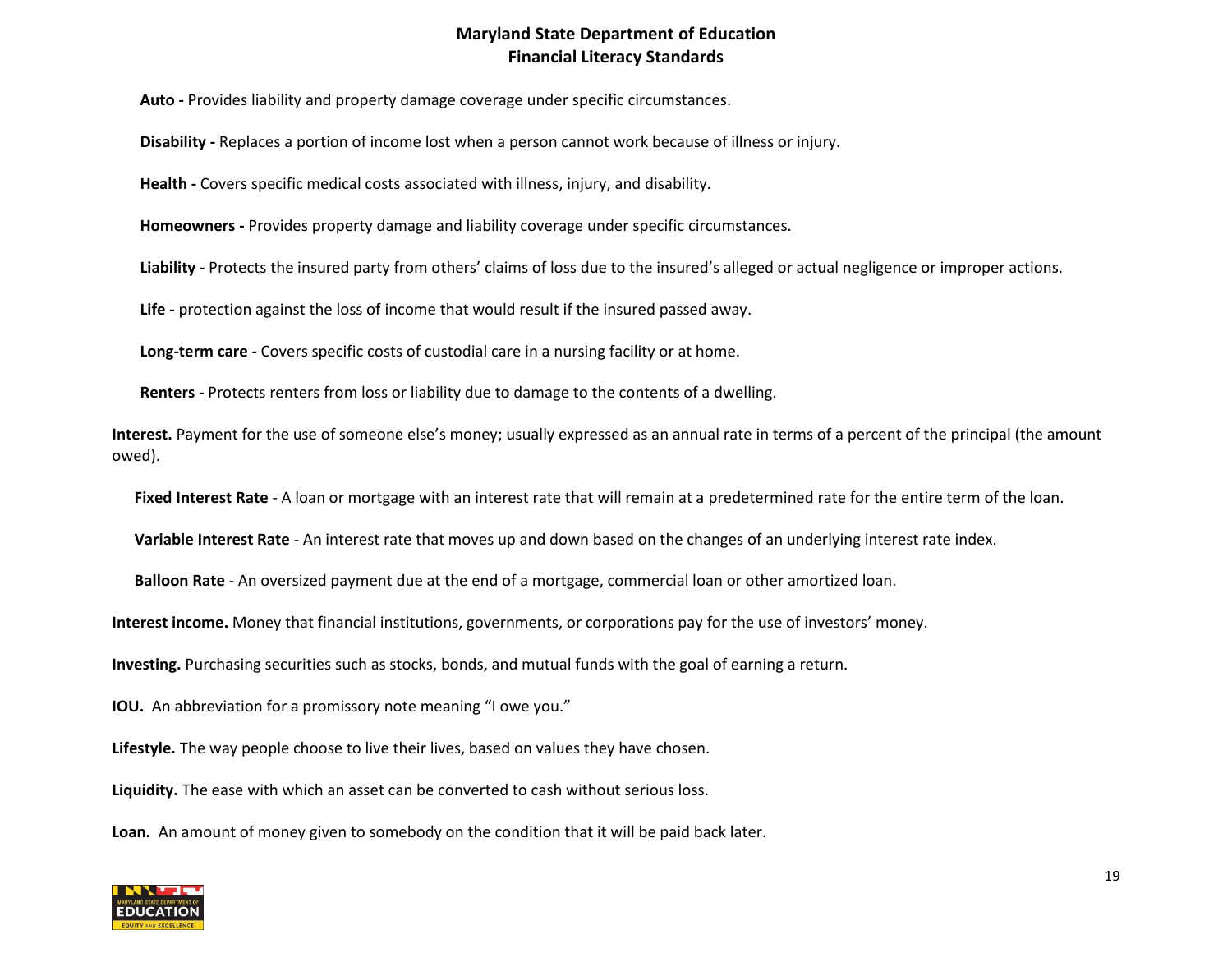**Money.** Anything that is generally accepted as payment for goods and services; a medium of exchange.

**Mortgage.** Loan to buy real estate, such as land or a home.

**Mutual Funds.** An investment tool that pools the money of many shareholders and invests it in a diversified portfolio of securities, such as stocks, bonds, and money market assets.

**Needs.** Essentials or basics necessary for maintaining physical life, including food, clothing, water, and shelter, sometimes called material wellbeing.

**Obligation.** Something that must be done because of legal or moral duty.

**Opportunity cost.** The foregone benefit of the next best alternative when an economic decision is made. In other words, the benefits you could have received by taking an alternative action.

**Passbook loans.** A personal loan extended to a savings-account holder by the custodial bank. Passbook loans use the balance of the savingsaccount as collateral for the loan. The amount of the loan therefore cannot exceed the savings-account balance.

Payment method. The means of settling a financial obligation, such as by cash, check, credit card, debit card, smart card, or stored value card.

**Payroll deductions.** Amounts subtracted from gross income that are withheld by an employer for items such as taxes and employee benefits.

**Pay Yourself First (PYF).** Disciplined saving or setting aside money as a regular part of the budget for later spending.

**Personal finance.** The principles and methods that individuals use to achieve their financial goals.

**Philanthropy.** A personal or corporate interest in helping others, especially through gifts to charities or endowments to institutions.

**Predatory lending.** Unscrupulous actions carried out by a lender to entice, induce, and/or assist a borrower in taking a loan that carries high fees, a high interest rate, strips the borrower of equity, or places the borrower in a lower credit rated loan to the benefit of the lender.

**Private.** Belonging to, restricted to, or intended for an individual person.

**Promissory Notes.** A signed agreement promising payment of a sum of money on demand or at a specific time.

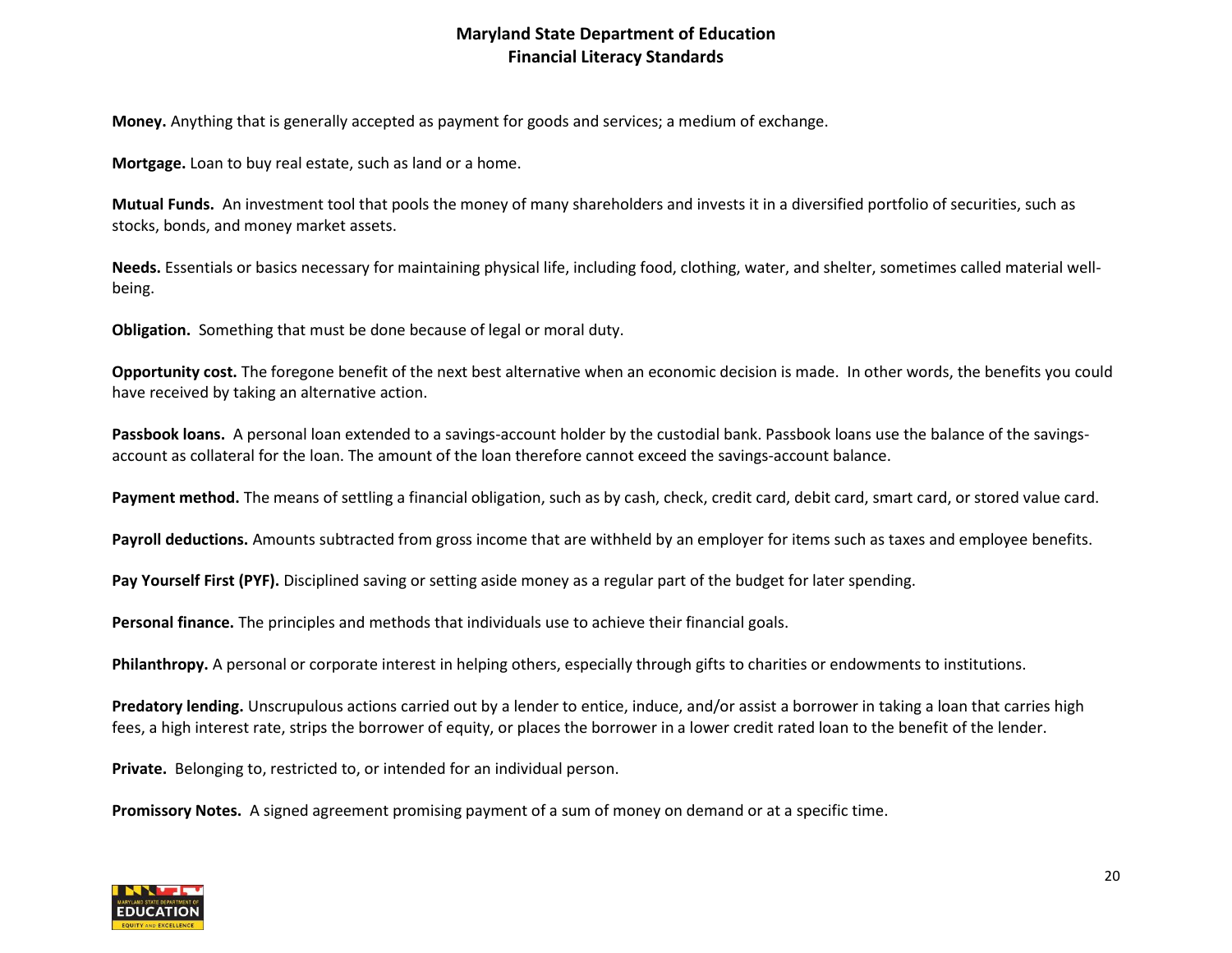**Reasoning.** The process of making and supporting a judgment; giving reasons to defend the conclusion.

**Resources.** Human resources are those resources people have within themselves, such as working knowledge, skill, mental effort, motivation, energy. Non-human or external resources include money, time, and equipment.

**Retail.** The selling of goods directly to customers, e.g. in stores

**Retirement Plan.** There are two main types of retirement plans: defined-benefit plans and defined-contribution plans.

**Defined-benefit plan** - The employer guarantees that the employee will receive a definite amount of benefit upon retirement, regardless of the performance of the underlying investment pool.

**Defined-contribution plan -** The employer makes predefined contributions for the employee, but the final amount of benefit received by the employee depends on the investment's performance.

**Risk—investment, personal, insurance.** The probability of making a profit or losing money on one's investment; the chance an investment will decrease in value; possible losses involving income or standard of living. The possibility of a loss from perils to people or property covered by insurance*.*

**Risk management.** Deliberately and systematically using various strategies for controlling against potential personal or financial loss from pure risks.

**Risk tolerance.** The amount of uncertainty or possibility of loss the individual can bear.

**Rule of 72.** A rough calculation of the time or interest rate needed to double the value of an investment. (Example: To figure how many years it will take to double a lump sum invested at an annual rate of 8%, divide 72 by 8, for a result of 9 years.)

**Savings.** Money set aside for short-term goals.

**Savings and loan association (S&L).** A state or federally chartered for-profit financial institution that pays dividends on deposits and makes mortgage loans.

**Scarcity.** An economic condition created by an excess of human wants over the resources necessary to satisfy them; an inability to satisfy all of everyone's wants.

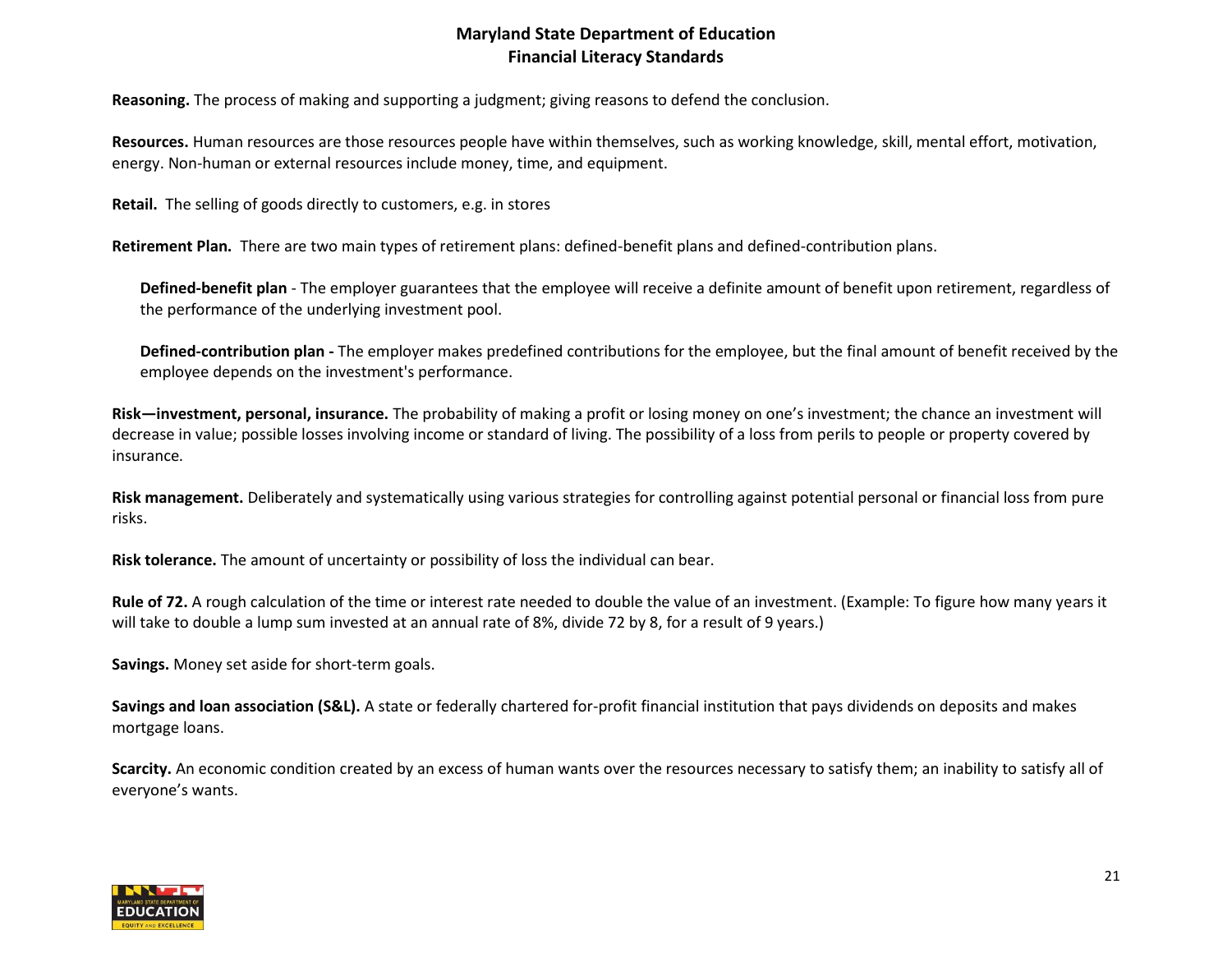**Secured loan**. A secured loan is also called a collateral loan. It is a loan obtained from a banking or other financial institution, where in exchange, the creditor may sell that which is offered for collateral if the loan is unpaid.

**Security.** The assurance that something of value will not be taken away.

**Shipping and Handling.** The costs of processing and transporting a product to a customer.

**Simple interest.** Interest calculated periodically on loan principal or investment principal only, not on previously earned interest.

**Social Security.** The federal government's basic program for providing income when earnings are reduced or stopped because of retirement, or disability. Income is also provided to families when the working parent(s) dies and underage children are a part of the family.

**Spending plan.** Another name for budget.

**Stock.** An investment that represents shares of ownership of the assets and earnings of a corporation.

**Supply.** The quantities of an item that producers are willing and able to make available for sale at various prices over a given time period.

**Tax deduction.** An expense that a taxpayer can subtract from taxable income. Examples include deductions for home mortgage interest and for charitable gifts.

**Taxes.** A compulsory payment by individuals/organizations to the government; fees placed on income, property, or goods to support government programs.

**Time horizon.** The length of time over which an investment is made or held before it is liquidated.

**Time value of money.** The idea that money available at the present time is worth more than the same amount in the future due to its potential earning capacity.

**Trade-off.** An exchange of one thing in return for another; especially relinquishment of one benefit or advantage for another regarded as more desirable.

**Trust.** A fiduciary relationship in which one party, known as a trustor, gives another party, the trustee, the right to hold title to property or assets for the benefit of a third party, the beneficiary.

**Values.** Criteria, standards, or principles that individuals use when making a selection among alternatives in decision making**.**